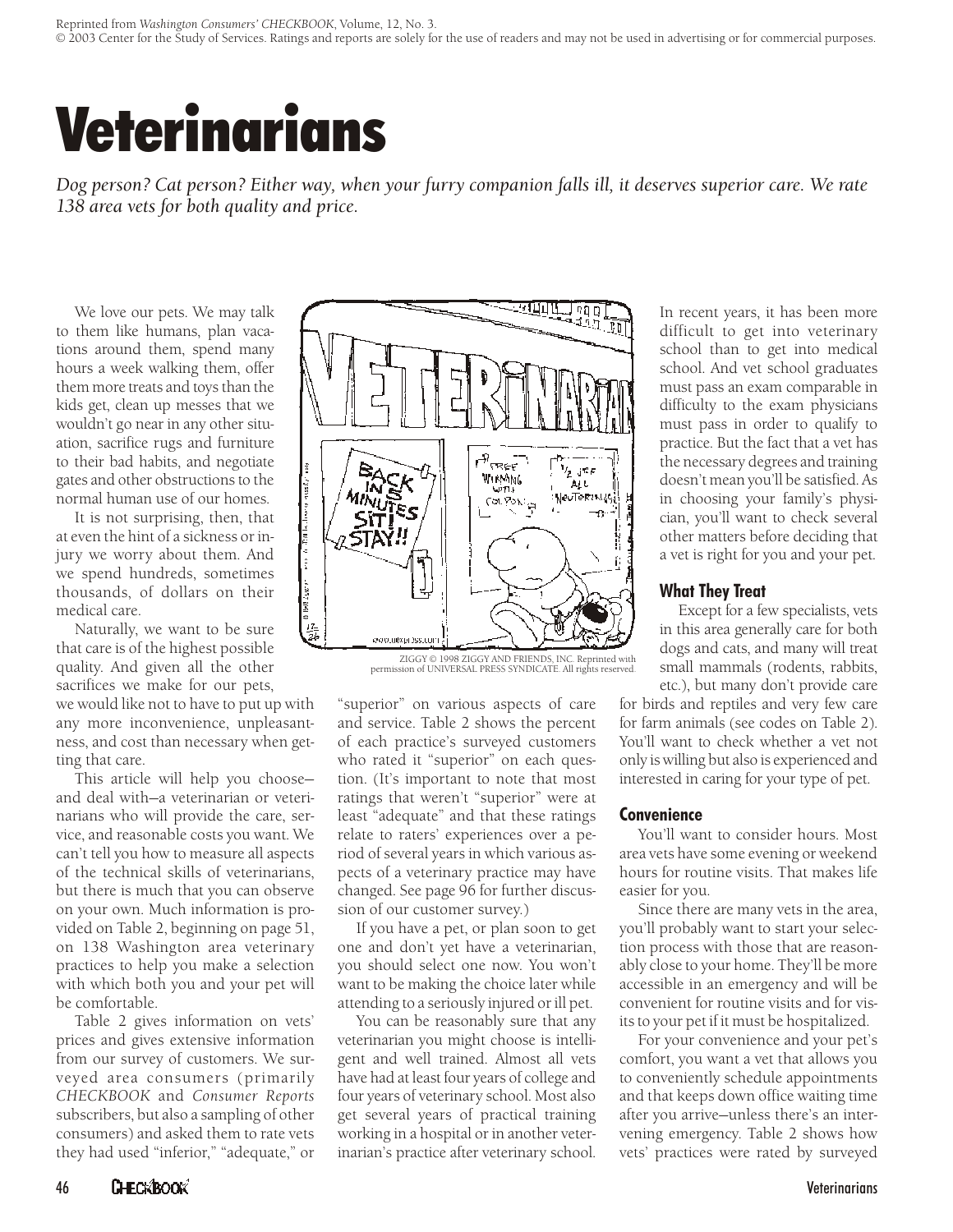# **Checklist**

You can easily judge the convenience and quality of service provided by a vet. But that's not all you can judge. Even as a layperson, you can check out many aspects of a vet's practice critical to the clinical quality of care. These aspects include how well the vet listens and communicates with you, how thorough the vet is, and whether the vet gives adequate advice on disease prevention and on treatments you can give on your own.

Table 2, beginning on page 51, gives you the judgments of other consumers about 138 Washington area vets. There is substantial variation, with some vets rated "superior" by more than 90 percent of surveyed pet owners on many aspects of care and service while others received such favorable ratings from fewer than 60 percent on the same questions.

On average, the questions on which vets rated highest were "apparent competence/thoroughness," "maintaining pleasant office and staff," and "overall care and advice" and the questions on which they rated lowest were "helping" keep pet's medical costs down" and "keeping down office waiting time."

There are big vet-to-vet price differences. For example, for spaying a six-month-old dog, charges we found at local vets ranged from \$90 to \$370. Many of the lowest priced vets rated very high on our customer survey. It is possible to save money and also get top-quality care for your pet.

There is more to keeping down costs than finding a vet with low charges. Advice on prevention and care at home for your pet can also help you keep down the pet's medical bills.

customers on "keeping down office waiting time." This was one of the areas in which vets scored lowest, but there was substantial variation from practice to practice, with a few practices getting "superior" ratings from more than 90 percent of surveyed customers and others getting such favorable ratings from fewer than 40 percent.

### **Seeing You Quickly**

We also asked customers to rate vets on "arranging to see you quickly." That's important to your peace of mind and to the comfort-and perhaps the survivalof your pet.

You can check on your own what provisions a vet makes for covering emergencies outside of office hours. Only a few surveyed veterinary hospitals reported they are open and staffed with a veterinarian on the premises 24 hours per day. But some vets will give you a home phone number, an answering service number, or both. Others will simply give you the number of one of the area's 24-hour facilities. When you call, some vets will come to meet you at the office, while others will talk with you and steer you to another facility or simply arrange for an answering service to steer you to another vet or facility. Ask any prospective vet exactly what kind of response you can expect in an emergency.

### **Phone Advice**

To save time and money, and to enable you to respond quickly to a pet's needs, it's important to be able to get meaning ful advice by phone. Table 2 gives customer survey results bearing on this point. It shows the percent of surveyed customers who rated vet practices "superior" for "giving helpful advice by phone."

### **Do They Care?**

The first time you visit a vet you'll get a sense of whether he or she really cares about animals. Note how gentle the vet is and how in terested he or she is in learning relevant facts about your pet. Note also how your pet responds to the vet. It's generally a good sign if the vet has bulletin boards listing lost pets or pets up for adoption, has humane society brochures, or volunteers in some kind of humane work.

# **Spay/Neuter Assistance Programs**

Many local governments offer programs to subsidize consumers' costs for spaying or neutering a pet. Some offer two programsone to help low-income pet owners and one for all pet owners, as an incentive to get pets fixed. To find out about such programs, call your local government's animal control division.

Also, ask about policies on visiting pets that are hospitalized. Flexibility reflects a concern about your happiness and the happiness of your pet rather than merely the convenience of clinic staff.

### **Openness**

To make a reliable judgment about a veterinary practice, you have to see more than the front office. Find out how open the vet is to showing you treatment rooms and the cages and runs where animals are temporarily held or boarded. Many clinics allow customers to tour the entire facility during regular office hours. If a facility doesn't allow this, push for a good explanation.

## **Cleanliness**

As in any human health care setting, cleanliness is essential in a veterinary practice. Be sure the waiting room and treatment rooms don't have debris from previous customers; check that treatment tables are disinfected after each animal is examined; note whether the staff's clothes and hands are clean; in general, be sure there is a sterile, hospital-like atmosphere.

### **Accommodations**

Since your pet may have to stay for several hours or overnight, be sure the facilities where it will be kept are bright, clean, have fresh air, and are set up so that pets are sufficiently separated from one an other that they will not hurt each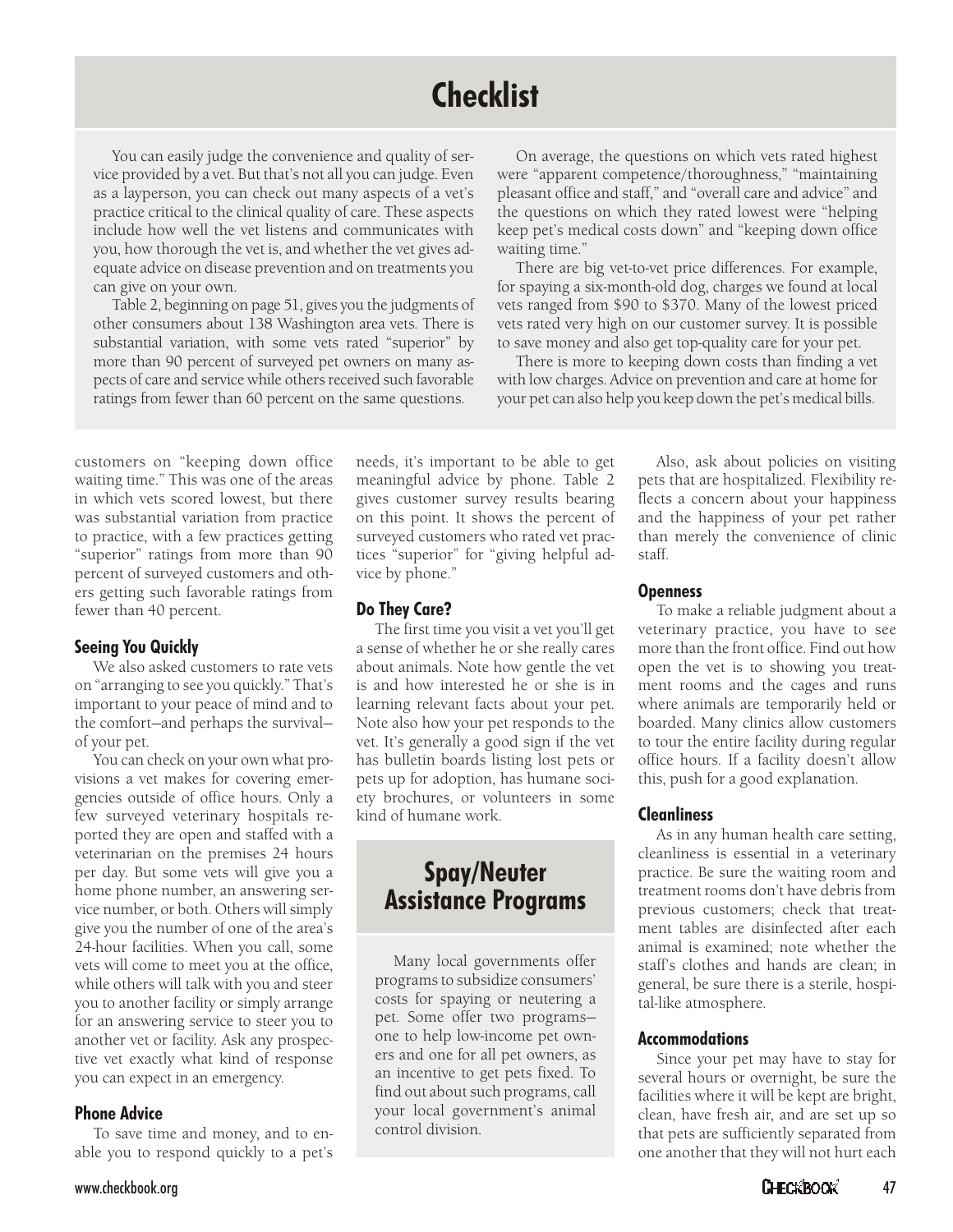other or transmit diseases. (We rated the boarding service of many veterinary hospitals that offer this service in *CHECKBOOK*, Volume 11, No. 4.)

### **Advice on Prevention and Home Care**

Look for a vet who will provide written materials and advice to help you avoid coming to his or her office. You need information on prevention and advice on how you can take care of your pet and diagnose problems on your own. Table 2 shows how each practice rated on this point.

## **How They Communicate with You**

You want a vet whom you like and with whom you communicate easily. On Table 2, the customer survey scores on "listening to you" are for a survey question that actually asked about "listening to/communicating with you." Table 2 also shows how practices rated on "spending enough time with you," a feature that is critical to adequate communication. But remember that communication is a highly personal matter. You might have a different opinion than our raters had about the ease of communication with a particular vet.

Good communication includes listening to you, making you feel comfortable about asking questions, explaining what is wrong with your pet, what is being done, and what you can expect. A vet should frankly admit his or her limitations and the need for outside specialist consultation. The vet should also talk openly about costs—so that there will be no financial surprises. And the vet should let you make decisions based on your finances, your devotion to your pet, and your informed understanding of the prognosis.

## **Competence and Thoroughness**

There is much you can judge about the competence and thoroughness of vets. Does the vet give a thorough exam and take a thorough medical history to find out about previous medical problems, previous occurrences of the current problem, what treatments have



"He is physically able to wag his tail given sufficient cause."

© The New Yorker Collection and Edward Frascino from Cartoonbank.com.

worked, and other matters? If your pet is referred to a specialist, does your primary vet follow up with the specialist and keep a record of what happened? If tests are given, does the vet keep a record of the results and share them with you? Table 2 shows what other pet owners have concluded about the listed vets.

### **Keeping Costs Down**

You want a vet that charges reasonable fees. To help you compare fees, Table 2 gives scores on our price index.

To calculate these price index scores, our researchers shopped each of the vets for their prices for six different procedures, such as spaying a six-and-one-halfmonth-old cat and cleaning the teeth of a seven-year-old, 25-pound dog. The scores show how each vet's prices compared to the average price for all surveyed vets. The scores are adjusted so that the average price index score is \$100. A vet with a

score of \$90, for example, had prices 10 percent lower than the average. We found that most vets were quite consistent in their pricing; so a vet with a low price in dex score should be a very good prospect to have low prices for your pet's needs.

Low prices are not the only way a vet can save you money, of course. You also

Table 1

# **Illustrative Low, Average, and High Prices Quoted by Vets for a Few Sample Procedures<sup>1</sup>**

| Procedure                                  | Low price                                                               | Average price | High price                             |
|--------------------------------------------|-------------------------------------------------------------------------|---------------|----------------------------------------|
| Spaying of a                               | \$85                                                                    | <b>S188</b>   | S375                                   |
| $6\frac{1}{2}$ -month-old cat              | (Four firms)                                                            |               | Kindness Animal Hospital               |
| Removal of a cat's                         | \$85                                                                    | \$224         | S400                                   |
| front feet claws                           | Rocky Gorge Animal Hospital                                             |               | Takoma Park Animal Clinic              |
| Spaying of a six-month-old,                | S90                                                                     | \$222         | S370                                   |
| 40-pound dog                               | Indian Head Animal Hospital                                             |               | Kindness Animal Hospital               |
| Lab analysis of a dog's<br>stool for worms | \$11<br>Deepwood Veterinary Clinic;<br>Laytonsville Veterinary Practice | \$18          | \$32<br><b>Burke Veterinary Clinic</b> |
| Neutering of a                             | <b>S80</b>                                                              | \$197         | S356                                   |
| 51/2-month-old, 40-pound dog               | Indian Head Animal Hospital                                             |               | Seneca Hill Animal Hospital            |
| Teeth cleaning of a                        | <b>S60</b>                                                              | \$170         | S <sub>354</sub>                       |
| seven-year-old, 25-pound dog               | Glenvilah Veterinary Clinic                                             |               | Seneca Hill Animal Hospital            |

#### **FOOTNOTE:**

 $^{\rm 1}$  Some prices were rounded to the nearest whole dollar. Each firm was given additional, detailed information about what services had to be included in the price of the procedures (for example, anesthetic, pre-surgical exam, and hospitalization).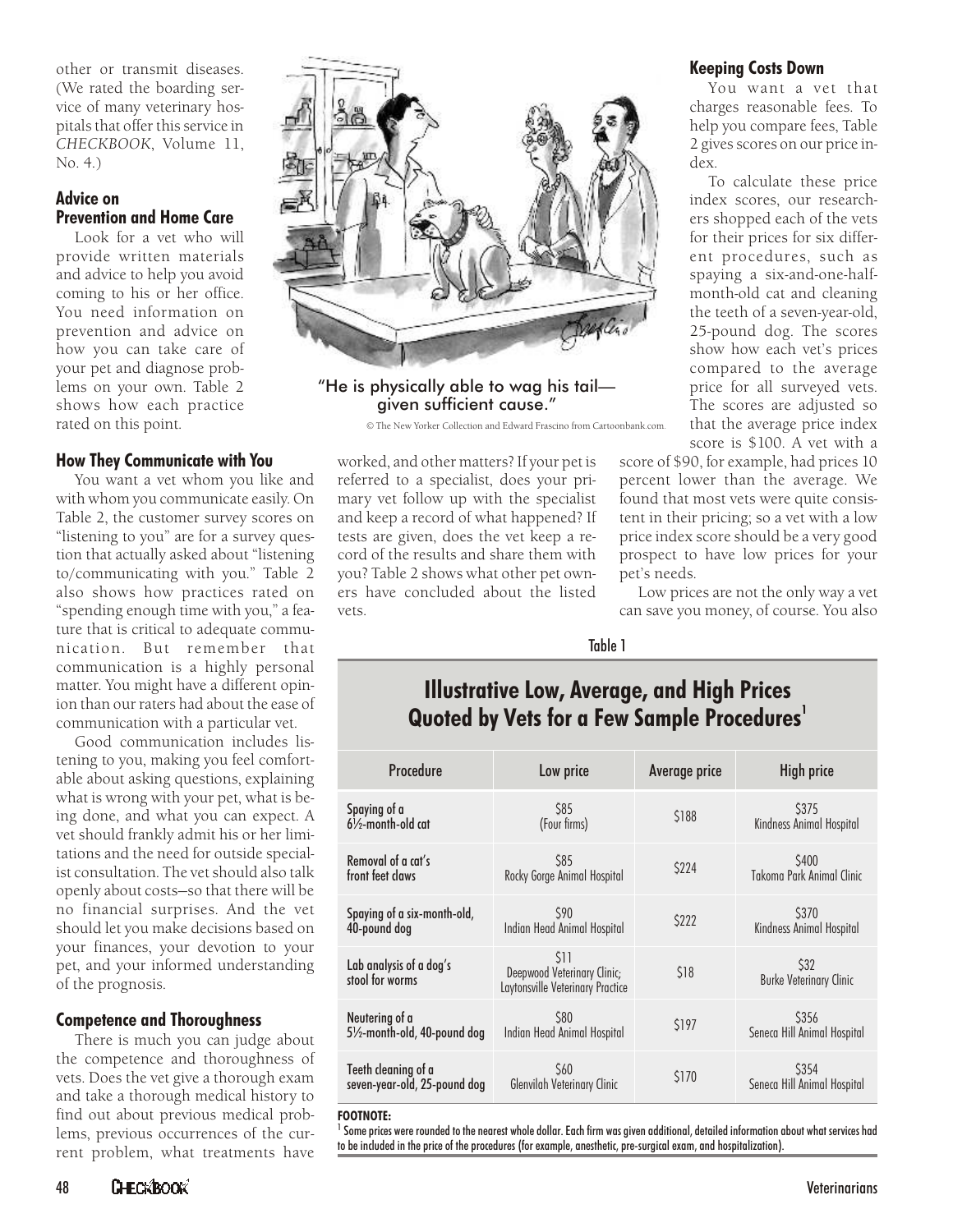save if the vet is effective in showing you how to prevent disease and injuries and if the vet shows you how to care for your pet by yourself. Our customer survey sought to get consumer opinions on these broad aspects of cost control with a question on "helping keep pet's medical costs down." There is a modest correlation between scores on this question and our price index scores.

### **Accreditation**

Veterinary hospitals can become accredited by the American Animal Hospital Association (AAHA) by meeting certain minimum standards: keeping adequate medical records and having complete diagnostic, pharmacy, anesthetic, surgical, nursing, dental, and emergency service facilities. Of the 138 firms in our study, 50 were AAHA accredited. Interestingly, being AAHA accredited seems not to be related to our other measures of quality. For example, on our customer survey question regarding "apparent competence/thoroughness" AAHA accredited firms, on average, scored about the same as nonaccredited firms. But going to an AAHA accredited firm might cost you more: the average price index score for AAHA accredited hospitals was \$111, compared to an average of \$94 for non-accredited hospitals.

# **What to Look Out For**

You should evaluate your pet's general health with a nose-to-tail inspection daily. Many health problems in animals are subtle, and easily overlooked. The following is a checklist, excerpted from a publication by the Humane Society of the United States, that lists warning signs to alert you to possible sickness. Keep in mind that this list is general to both dogs and cats, and that the best measure of your pet's health is whether or not its appearance and behavior are normal for the specific animal.

## **Eyes**

*Good signs*

- Clean, clear, and bright
- Responsive to visual stimuli *Warning signs*
- Watery
- Red

# **Euthanasia and Disposition**

At some point, most of us will have to make a decision as to whether or not to authorize euthanasia. While this decision is difficult, pet health care practitioners widely agree that this is frequently the right choice for a terminally ill or dying pet.

Local humane societies and animal control agencies usually offer euthanasia services and either perform cremations themselves, or can refer you to a local service or pet cemetery that does. Most veterinarians perform euthanasia procedures and will arrange for disposition.

Options for disposition include burial-either in a pet cemetery or somewhere on the owner's property-and cremation. If you choose to have your pet buried in a cemetery,

- Filmy, cloudy, or discolored
- Dry
- Inflamed/swollen
- Hypersensitive to light
- Pupils are unequal in size
- Pupils are overly dilated or overly constricted
- Third (or middle) eyelid showing
- Itchy (animal rubbing at eyes)
- Painful (animal squinting)

## **Ears**

- *Good signs* • Both outer ear and canal are clean,
- and the canal is pink in color
- Responsive to noise

*Warning signs*

- Showing discharge (waxy or other)
- Crusty or scabbed tissue
- Red, inflamed, or swollen
- Hair around ear is matted
- Flea-bitten
- Itchy (animal scratching ear or shaking head)
- Unusual smells
- Painful (animal cries or winces when ear is touched)

## **Nose**

*Good signs*

- Clean
- Free of discharge

you will have to pay for a lot and a container for the pet's remains. If you de cide on a home burial, it's a good idea to check with local public health officials for requirements. The Humane Society recommends that you put the pet in a heavy-duty plastic bag, encase it in a secure receptacle such as a wood or metal box, and bury it at least three feet deep.

Cremation costs usually depend on the weight of the pet and whether it is a private or communal cremation. Costs can vary widely—for a private cremation, we found that prices ranged from about \$50 to \$175. Usually you can de cide whether you want the crematory service to dispose of the remains or return the remains to you.

*Warning signs*

- Tissue is scabbed, crusty, or cracked
- Showing discharge
- Congested or blocked

## **Mouth**

*Good signs*

- Free of odor
- Teeth are clean
- Gums are pink-after being pressed with finger, pink gum color returns within one to two seconds

*Warning signs*

- Animal has trouble eating or swallowing
- Unusually pale, red, or purple gums
- Dry
- Excessive salivating
- Foul odor not caused by food
- Showing discharge
- Swollen or inflamed
- Teeth are loose, pitted, broken, or tartar-covered
- Animal is pawing at or rubbing the mouth

**Breathing/Respiration**

*Good signs*

- Respiration sounds clear
- Respiration rate is normal

*Warning signs*

• Breathing is irregular, rapid, shallow, or labored

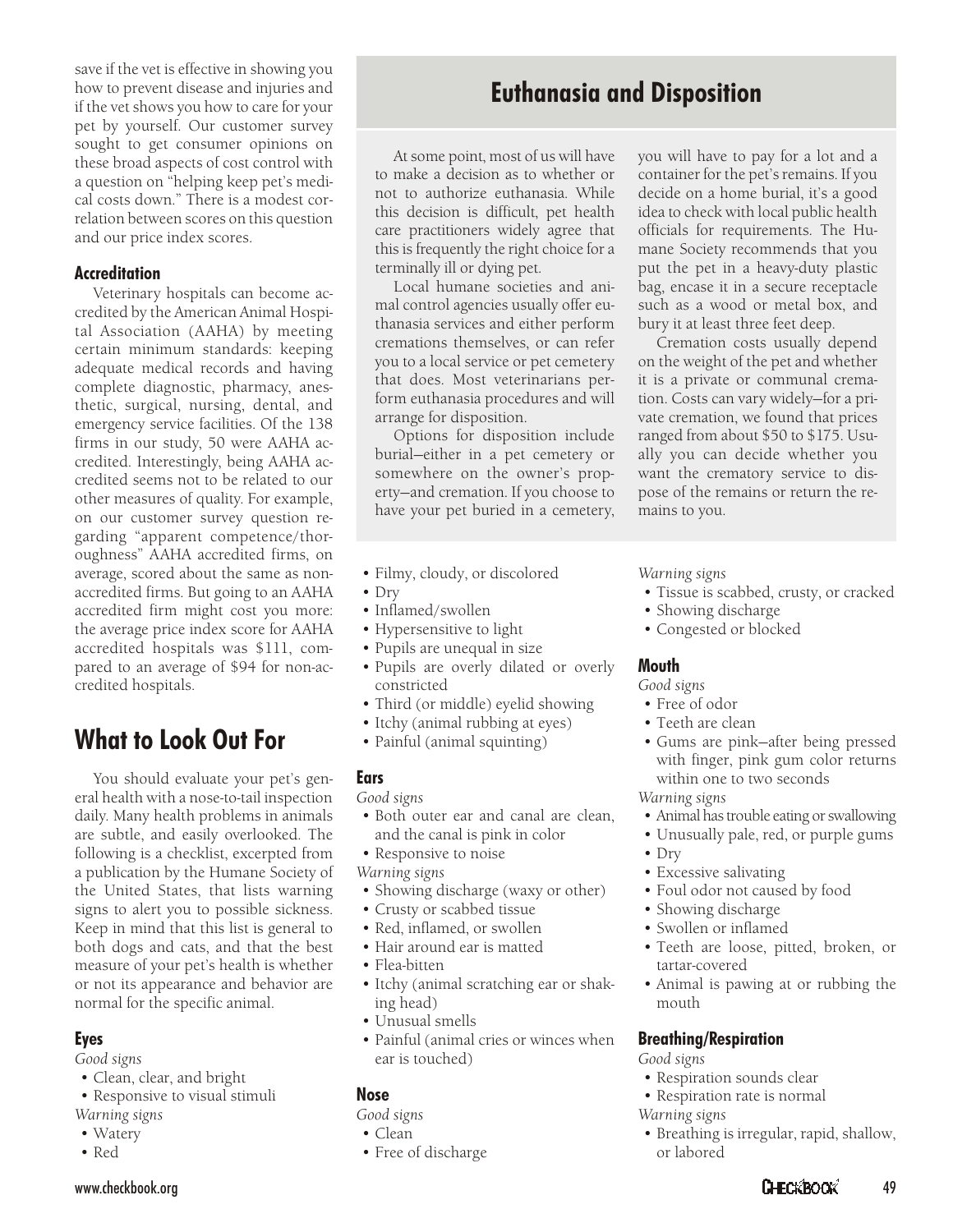# **Pet Health Insurance**

A handful of companies market health insurance for dogs. Before signing up for such insurance, read the policy carefully. For example, a policy offered by Veterinary Pet Insurance (VPI) for an annual premium of \$160 for a fiveyear-old beagle—

- Limited benefits to a specified per-procedure price schedule (for example, \$733 for treatment of a fractured leg), which might be less than some vets charge;
- Limited benefits to a maximum of \$4,500 per accident or illness;
- Included a \$50 deductible for *each* accident or illness (rather than a *per year* deductible as you find in most human health insurance policies);
- Excluded coverage of vaccinations, annual physical exams, routine teeth cleaning, treatment of congenital defects or diseases, behavioral problems, heartworm protection, prescription flea control, spaying or neutering, or other elective procedures;
- Animal is sneezing, coughing, or wheezing excessively
- Breathing is through open mouth

# **Skin/Hair**

*Good signs*

- Skin is elastic (springs back immediately after being raised between the shoulder blades)
- Coat is bright and glossy
- Skin is clean and free of oil
- Skin is free of swelling, lumps, mats, or lesions

*Warning signs*

- Coat is dull, oily, or dirty
- Coat has areas of hair loss or thinning
- Hair is matted
- Skin is dry, flaky, scabby, or shows swelling, lumps, or lesions
- Skin is red or irritated
- Fleas, ticks, lice, or other parasites

# **Legs/Feet**

*Good signs*

• Legs support weight evenly (no limping)

- Pads are clean and smooth
- Nails are healthy-looking *Warning signs*
- Animal favors one leg
- Animal has limited motion, or is weak or uncoordinated
- Joints feel ten der
- Pads are cracked or hard
- Pads have matted hair between them
- Nails are long, short, or ingrown
- Legs show swelling, lumps, or lesions

# **Anal/Genital**

*Good signs*

- Area is clean and free of discharge
- Stool is normal in appearance, color, and consistency
- *Warning signs*
- Increased or decreased urination or droppings
- Stool is watery or bloody
- Area around anus shows swelling or lumps
- Swollen testicles (one larger than the other)
- Foul odor
- Vaccination and routine care coverage could be added, but those benefits increased the annual premium to \$250 (no deductible applied to routine care benefits);
- Delayed the effective date of coverage until 14 days after acceptance of the application and premium.

You must decide whether what you get is worth the price. Our general view of insurance is that you shouldn't get it except against expenses that would seriously disrupt your life. Buying insurance to cover non-catastrophic expenses means you pay administrative costs for an insurance company to process bills you could pay yourself. You also add to your own paperwork. And you pay premiums to cover a pool of other policyholders, some of whom may be more wastefulmore prone to using excessive care-than you are.

Another option is a prepaid health plan, offered by some veterinarians. Under these plans, you usually pay the veterinarian a set dollar amount that covers specific procedures and/or vaccinations (at a discount) throughout the year.

- Animal is dragging rear end on the ground
- Animal is excessively licking area

# **General Appearance**

*Good signs*

- Animal is bright, alert, and responsive
- Animal is balanced and coordinated
- Body temperature is normal
- Animal is interested in/oriented to surroundings

### *Warning signs*

- Vomiting or diarrhea
- Wounds or abscesses
- Any swelling, lumps, or bumps
- Animal is losing or gaining weight
- Mammary glands are swollen or discharging fluid
- Coughing, sneezing, or wheezing
- Animal appears uncoordinated or disoriented
- Animal tilts head
- Animal repeatedly walks in circles
- Abdomen is bloated
- Abnormal body temperature
- Hyperactive or lethargic activity
- Excessive water drinking or urination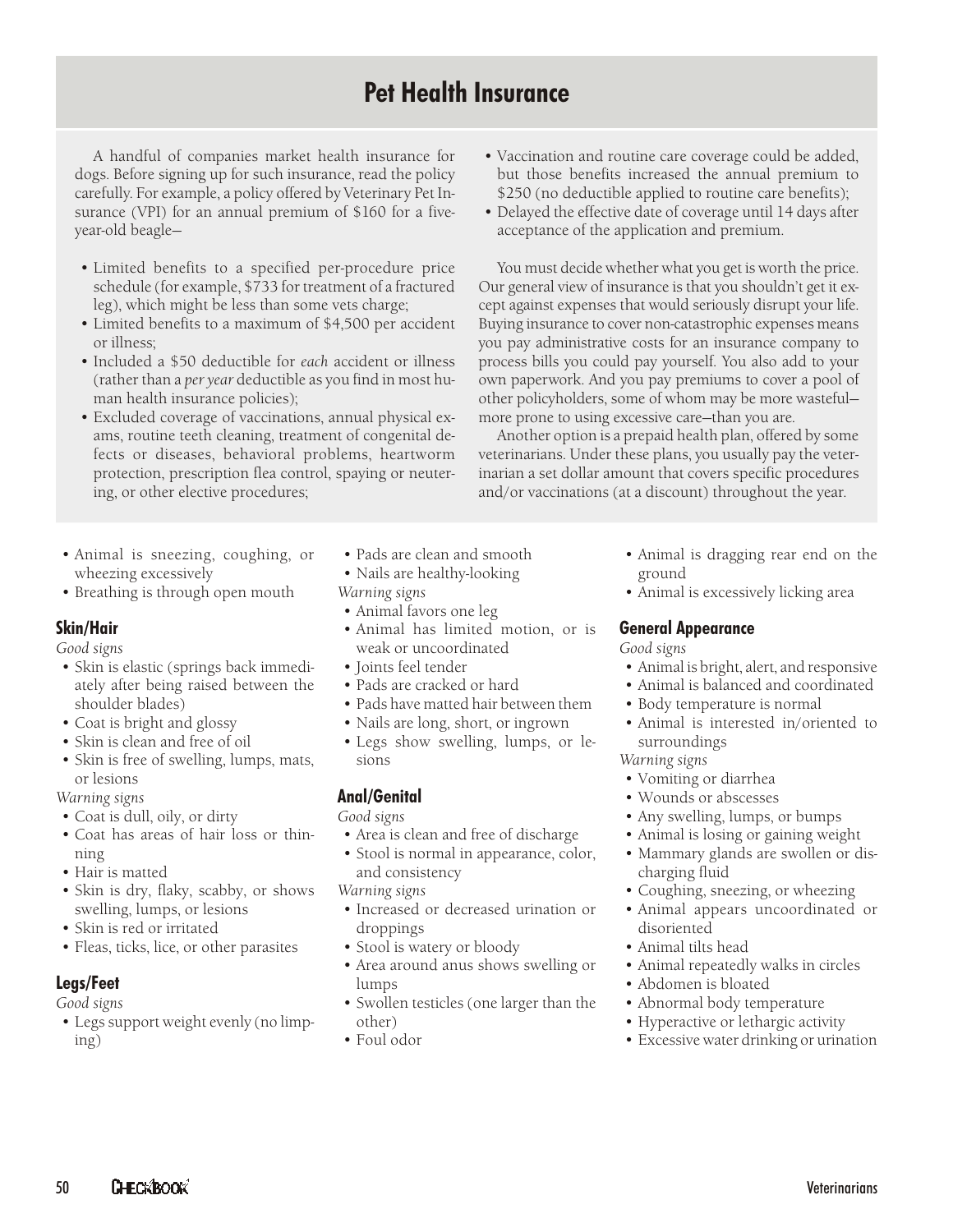|                                                                              |              |                             | Percent of surveyed customers rating firm "superior" on our survey for |                                 |                                   |                                     |                                          |                                        |                                  |                                      |                                                |                            | <b>CHECKBOOK's</b><br>top rating              |                               |           |
|------------------------------------------------------------------------------|--------------|-----------------------------|------------------------------------------------------------------------|---------------------------------|-----------------------------------|-------------------------------------|------------------------------------------|----------------------------------------|----------------------------------|--------------------------------------|------------------------------------------------|----------------------------|-----------------------------------------------|-------------------------------|-----------|
| <b>Veterinarians</b>                                                         |              | Types of animals cared for* | Listening to you and<br>(number of ratings)                            | see you quickly<br>Arranging to | advice by phone<br>Giving helpful | office waiting time<br>Keeping down | Maintaining pleasant<br>office and staff | Giving prevention/<br>self-help advice | Spending enough<br>time with you | Apparent competence/<br>thoroughness | pet's<br>down<br>Helping keep<br>medical costs | Overall care<br>and advice | price index score <sup>2</sup><br>CHECKBOOK's | $(\checkmark)$<br>For quality | For price |
| <b>All-Firm Averages</b>                                                     |              |                             | 83%                                                                    | 80%                             | 76%                               | 64%                                 | 84%                                      | 78%                                    | 80%                              | 86%                                  | 47%                                            | 84%                        | \$100                                         |                               |           |
| <b>District of Columbia</b>                                                  |              |                             |                                                                        |                                 |                                   |                                     |                                          |                                        |                                  |                                      |                                                |                            |                                               |                               |           |
| <b>Collins Animal Hospital</b><br>1808 Wisconsin Ave NW                      | 202-659-8830 | ABC<br>DEF                  | 90%<br>(31)                                                            | 55%                             | 79%                               | 48%                                 | 87%                                      | 77%                                    | 87%                              | 84%                                  | 58%                                            | 80%                        | \$118                                         |                               |           |
| <b>Dupont Veterinary Clinic</b><br>2022 P St NW                              | 202-466-2211 | AB                          | 85%<br>(46)                                                            | 84%                             | 60%                               | 42%                                 | 70%                                      | 64%                                    | 72%                              | 78%                                  | 36%                                            | 74%                        | \$98                                          |                               |           |
| Friendship Hospital For Animals 202-363-7300<br>4105 Brandywine St NW        |              | AB                          | 67%<br>(177)                                                           | 71%                             | 57%                               | 49%                                 | 75%                                      | 59%                                    | 57%                              | 76%                                  | 23%                                            | 69%                        | \$141                                         |                               |           |
| Georgetown Veterinary Hospital <sup>3</sup> 202-333-2140<br>2916 M St NW     |              | AB<br>DEF                   | 93%<br>(30)                                                            | 73%                             | 89%                               | 80%                                 | 97%                                      | 83%                                    | 87%                              | 93%                                  | 57%                                            | 90%                        | \$101                                         | J                             |           |
| <b>Ross Veterinary Hospital</b><br>5138 MacArthur Blvd NW                    | 202-363-1316 | AB<br><b>CDF</b>            | 78%<br>(27)                                                            | 85%                             | 67%                               | 52%                                 | 81%                                      | 85%                                    | 80%                              | 89%                                  | 52%                                            | 89%                        | \$99                                          |                               |           |
| <b>VCA MacArthur Hospital</b><br>4832 MacArthur Blvd NW                      | 202-337-0120 | AB                          | 83%<br>(35)                                                            | 79%                             | 77%                               | 56%                                 | 54%                                      | 63%                                    | 89%                              | 91%                                  | 47%                                            | 83%                        | \$140                                         |                               |           |
| <b>Maryland-Montgomery County</b>                                            |              |                             |                                                                        |                                 |                                   |                                     |                                          |                                        |                                  |                                      |                                                |                            |                                               |                               |           |
| A Cat Clinic<br>13507 Clopper Rd, Germantown                                 | 301-540-7770 | B                           | 69%<br>(16)                                                            | 81%                             | 67%                               | 69%                                 | 81%                                      | 63%                                    | 75%                              | 88%                                  | 36%                                            | 75%                        | \$95 <sup>4</sup>                             |                               |           |
| A Cat Practice<br>2816 Linden Ln, Silver Spring                              | 301-587-0052 | B                           | 76%<br>(49)                                                            | 82%                             | 72%                               | 71%                                 | 78%                                      | 79%                                    | 71%                              | 80%                                  | 40%                                            | 81%                        | \$100 <sup>4</sup>                            |                               |           |
| <b>Alpine Veterinary Hospital</b><br>7732 MacArthur Blvd, Cabin John         | 301-229-2400 | A<br>BD                     | 89%<br>(35)                                                            | 88%                             | 81%                               | 97%                                 | 83%                                      | 77%                                    | 89%                              | 83%                                  | 33%                                            | 83%                        | \$135                                         |                               |           |
| Ambassador Animal Hospital<br>7979 Georgia Ave, Silver Spring                | 301-589-1344 | AB                          | 37%<br>(19)                                                            | 74%                             | 31%                               | 53%                                 | 53%                                      | 28%                                    | 32%                              | 37%                                  | 17%                                            | 37%                        | \$116                                         |                               |           |
| <b>Animal Place Veterinary Hospital</b><br>13818 Georgia Ave, Silver Spring  | 301-603-1223 | AB<br>DF                    | 83%<br>(12)                                                            | 83%                             | 73%                               | 75%                                 | 83%                                      | 73%                                    | 83%                              | 83%                                  | 73%                                            | 75%                        | 5                                             |                               | 6         |
| <b>Benson Animal Hospital</b><br>4981 Cordell Ave, Bethesda                  | 301-652-8818 | AB                          | 76%<br>(71)                                                            | 74%                             | 67%                               | 51%                                 | 86%                                      | 70%                                    | 74%                              | 87%                                  | 21%                                            | 76%                        | \$121                                         |                               |           |
| <b>Brookeville Animal Hospital3</b><br>22201 Georgia Ave, Brookeville        | 301-774-9698 | ABC<br>DEF                  | 85%<br>(27)                                                            | 74%                             | 71%                               | 63%                                 | 78%                                      | 78%                                    | 74%                              | 81%                                  | 63%                                            | 81%                        | \$67                                          |                               |           |
| <b>Burtonsville Animal Hospital</b><br>15543 Old Columbia Pike, Burtonsville | 301-421-9200 | AB                          | 68%<br>(22)                                                            | 86%                             | 53%                               | 86%                                 | 77%                                      | 52%                                    | 77%                              | 77%                                  | 67%                                            | 73%                        | \$59                                          |                               |           |
| <b>Canal Clinic</b><br>9125 River Rd, Potomac                                | 301-299-0880 | A<br>BF                     | 95%<br>(21)                                                            | 100%                            | 95%                               | 95%                                 | 95%                                      | 86%                                    | 90%                              | 90%                                  | 84%                                            | 90%                        | \$101                                         | ✓                             |           |
| <b>Chevy Chase Veterinary Clinic</b><br>8815 Connecticut Ave, Chevy Chase    | 301-656-6655 | ABC<br>DEF                  | 65%<br>(20)                                                            | 84%                             | 80%                               | 65%                                 | 85%                                      | 74%                                    | 75%                              | 70%                                  | 39%                                            | 79%                        | \$100                                         |                               |           |
| <b>Delray Animal Hospital</b><br>9301 Old Georgetown Rd, Bethesda            | 301-564-1923 | AB                          | 86%<br>(14)                                                            | 79%                             | 69%                               | 86%                                 | 86%                                      | 86%                                    | 86%                              | 79%                                  | 85%                                            | 93%                        | \$91                                          | $\checkmark$                  |           |
| <b>Diamond Veterinary Hospital</b><br>17000 Longdraft Rd, Gaithersburg       | 301-869-3990 | $\mathsf{A}\mathsf{B}$      | 86%<br>(14)                                                            | 57%                             | 77%                               | 71%                                 | 86%                                      | 93%                                    | 64%                              | 71%                                  | 43%                                            | 93%                        | \$74                                          |                               |           |
| <b>Fairland Animal Hospital</b><br>12711 Old Columbia Pike, Silver Spring    | 301-622-2115 | AB<br>DF                    | 87%<br>(23)                                                            | 91%                             | 86%                               | 87%                                 | 91%                                      | 86%                                    | 87%                              | 96%                                  | 55%                                            | 96%                        | \$80                                          |                               |           |
| <b>Falls Road Veterinary Hospital</b><br>10229 Falls Rd, Potomac             | 301-983-8400 | AB                          | 76%<br>(38)                                                            | 75%                             | 74%                               | 54%                                 | 79%                                      | 78%                                    | 68%                              | 78%                                  | 36%                                            | 78%                        | \$109                                         |                               |           |

**FOOTNOTES ON PAGE 57.**

**\*TYPES OF ANIMALS CARED FOR:** A=Dogs; B=Cats; C=Birds; D=Small rodents; E=Reptiles; F=Rabbits; G=Farm animals.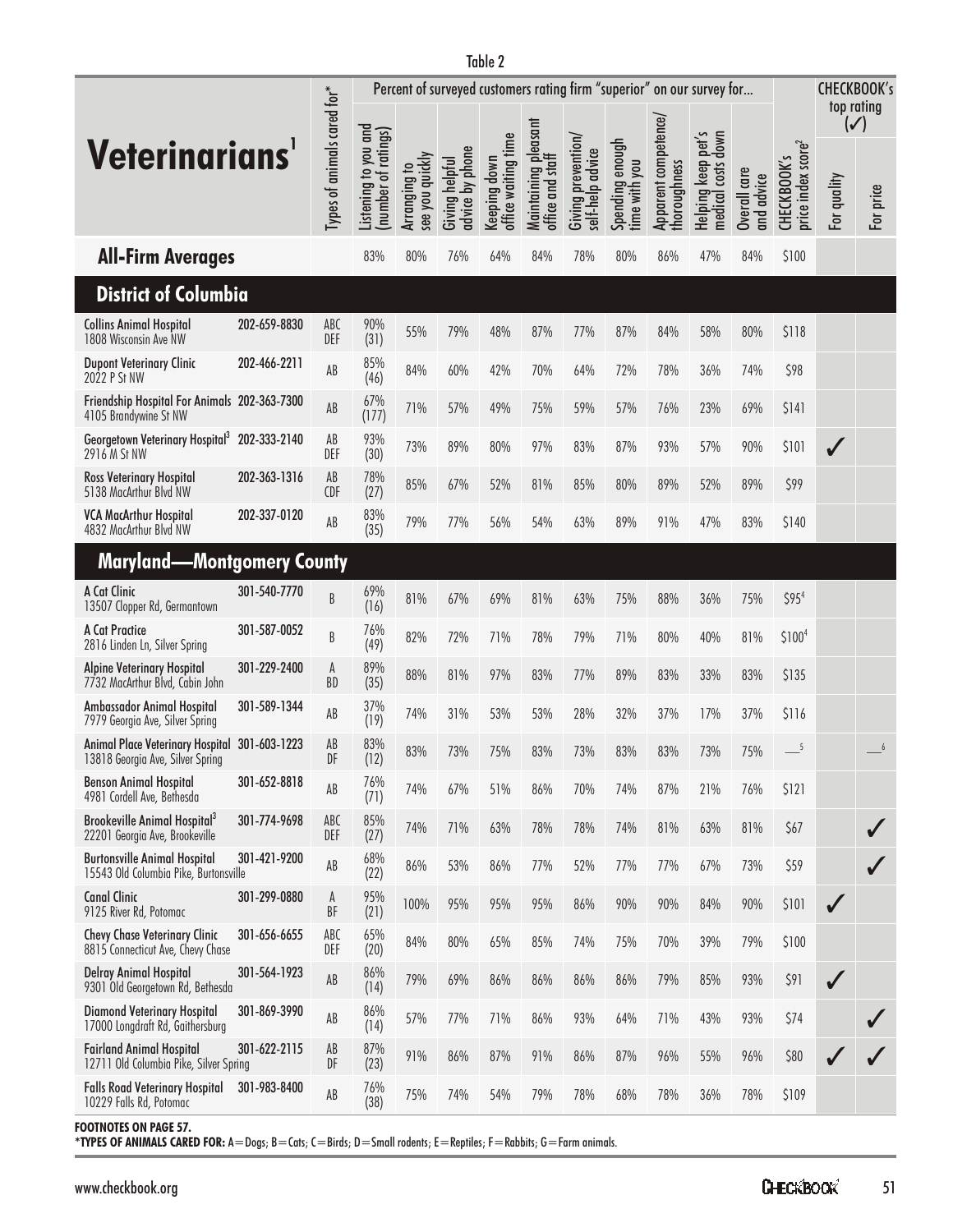|                                                                                                      |                             |                                            | Percent of surveyed customers rating firm "superior" on our survey for |                                   |                                     |                                          |                                        |                                  |                                     |                                                              |                            |                                               |                | <b>CHECKBOOK's</b><br>top rating |
|------------------------------------------------------------------------------------------------------|-----------------------------|--------------------------------------------|------------------------------------------------------------------------|-----------------------------------|-------------------------------------|------------------------------------------|----------------------------------------|----------------------------------|-------------------------------------|--------------------------------------------------------------|----------------------------|-----------------------------------------------|----------------|----------------------------------|
|                                                                                                      |                             |                                            |                                                                        |                                   |                                     |                                          |                                        |                                  |                                     |                                                              |                            |                                               | $(\checkmark)$ |                                  |
| <b>Veterinarians</b>                                                                                 | Types of animals cared for* | Listening to you and<br>number of ratings) | see you quickly<br>Arranging to                                        | advice by phone<br>Giving helpful | office waiting time<br>Keeping down | Maintaining pleasant<br>office and staff | Giving prevention/<br>self-help advice | Spending enough<br>time with you | Apparent competence/<br>horoughness | down<br>pet <sup>r</sup><br>Helping keep<br>costs<br>medical | Overall care<br>and advice | price index score <sup>2</sup><br>CHECKBOOK's | For quality    | For price                        |
| <b>All-Firm Averages</b>                                                                             |                             | 83%                                        | 80%                                                                    | 76%                               | 64%                                 | 84%                                      | 78%                                    | 80%                              | 86%                                 | 47%                                                          | 84%                        | \$100                                         |                |                                  |
| <b>Maryland-Montgomery County (continued)</b>                                                        |                             |                                            |                                                                        |                                   |                                     |                                          |                                        |                                  |                                     |                                                              |                            |                                               |                |                                  |
| <b>Flower Valley Veterinary Clinic</b><br>301-929-1600<br>4201 Norbeck Rd, Rockville                 | AB                          | 100%<br>(11)                               | 73%                                                                    | 63%                               | 82%                                 | 100%                                     | 82%                                    | 91%                              | 100%                                | 55%                                                          | 82%                        | \$94                                          |                |                                  |
| <b>Four Corners Animal Hospital</b><br>301-593-6330<br>105 University Blvd W, Silver Spring          | A<br>BG                     | 67%<br>(19)                                | 79%                                                                    | 57%                               | 47%                                 | 68%                                      | 50%                                    | 68%                              | 79%                                 | 40%                                                          | 67%                        | \$118                                         |                |                                  |
| <b>Gaithersburg Animal Hospital</b><br>301-948-2828<br>280 N Frederick Ave, Gaithersburg             | ABC<br>DEF                  | 98%<br>(50)                                | 92%                                                                    | 83%                               | 72%                                 | 94%                                      | 88%                                    | 96%                              | 94%                                 | 40%                                                          | 96%                        | \$100                                         | $\sqrt{}$      |                                  |
| Gaithersburg Square Animal Clinic <sup>3</sup> 301-840-9477<br>582 N Frederick Ave #1A, Gaithersburg | AB<br><b>CDF</b>            | 93%<br>(14)                                | 100%                                                                   | 85%                               | 86%                                 | 100%                                     | 93%                                    | 100%                             | 100%                                | 54%                                                          | 93%                        | \$88                                          | $\sqrt{}$      |                                  |
| Germantown Veterinary Clinic <sup>3</sup><br>301-972-9730<br>19411 Walter Johnson Rd, Germantown     | AB<br><b>CDF</b>            | 90%<br>(21)                                | 95%                                                                    | 89%                               | 71%                                 | 100%                                     | 86%                                    | 95%                              | 95%                                 | 30%                                                          | 95%                        | \$104                                         | $\sqrt{}$      |                                  |
| Glenvilah Veterinary Clinic <sup>3</sup><br>301-963-4664<br>12948 Travilah Rd #E, Potomac            | AB<br>DEF                   | 84%<br>(19)                                | 100%                                                                   | 94%                               | 63%                                 | 89%                                      | 95%                                    | 100%                             | 95%                                 | 61%                                                          | 95%                        | \$78                                          |                |                                  |
| <b>Goshen Animal Clinic</b><br>301-977-5586<br>8357 Snouffers School Rd, Gaithersburg                | AB<br>DF                    | 95%<br>(20)                                | 95%                                                                    | 93%                               | 65%                                 | 95%                                      | 75%                                    | 95%                              | 95%                                 | 47%                                                          | 90%                        | \$64                                          |                |                                  |
| Hampden Lane Veterinary Office 301-951-0300<br>4921 Hampden Ln, Bethesda                             | AB<br><b>CDF</b>            | 80%<br>(59)                                | 81%                                                                    | 68%                               | 88%                                 | 88%                                      | 71%                                    | 74%                              | 79%                                 | 47%                                                          | 81%                        | \$97                                          |                |                                  |
| 301-439-9444<br><b>Hillandale Animal Hospital</b><br>1900 Powder Mill Rd, Silver Spring              | AB                          | 67%<br>(19)                                | 83%                                                                    | 62%                               | 74%                                 | 74%                                      | 67%                                    | 68%                              | 74%                                 | 56%                                                          | 67%                        | \$65                                          |                |                                  |
| 301-881-6212<br>Kenhaven Animal Hospital<br>12311 Wilkins Ave, Rockville                             | AB                          | 73%<br>(11)                                | 70%                                                                    | 50%                               | 55%                                 | 91%                                      | 56%                                    | 64%                              | 64%                                 | 55%                                                          | 64%                        | \$112                                         |                |                                  |
| 301-519-7944<br>Kentlands Veterinary Hospital<br>117 Booth St, Gaithersburg                          | AB<br>DF                    | 94%<br>(16)                                | 94%                                                                    | 80%                               | 94%                                 | 94%                                      | 100%                                   | 100%                             | 100%                                | 69%                                                          | 94%                        | 5                                             |                |                                  |
| 301-949-2511<br><b>Kindness Animal Hospital</b><br>2130 University Blvd W, Silver Spring             | AB<br>DEF                   | 82%<br>(56)                                | 84%                                                                    | 73%                               | 57%                                 | 82%                                      | 76%                                    | 75%                              | 82%                                 | 35%                                                          | 85%                        | \$160                                         |                |                                  |
| 301-948-6707<br>Lake Forest Animal Hospital<br>18645 N Frederick Ave, Gaithersburg                   | ABC<br>DEF                  | 94%<br>(18)                                | 88%                                                                    | 88%                               | 94%                                 | 89%                                      | 88%                                    | 94%                              | 89%                                 | 44%                                                          | 89%                        | \$99                                          |                |                                  |
| Layhill Animal Hospital<br>301-598-7300<br>14360 Layhill Rd, Silver Spring                           | AB                          | 86%<br>(22)                                | 86%                                                                    | 83%                               | 73%                                 | 95%                                      | 79%                                    | 86%                              | 86%                                 | 52%                                                          | 80%                        | \$76                                          |                |                                  |
| <b>Laytonsville Veterinary Practice</b><br>301-948-0158<br>5910 Sundown Rd, Gaithersburg             | AB<br>DF                    | 92%<br>(26)                                | 96%                                                                    | 70%                               | 68%                                 | 92%                                      | 81%                                    | 88%                              | 88%                                 | 67%                                                          | 88%                        | \$69                                          |                |                                  |
| 301-384-1223<br><b>Marymont Animal Hospital</b><br>24 Randolph Rd, Silver Spring                     | AB<br><b>CDF</b>            | 86%<br>(23)                                | 71%                                                                    | 75%                               | 57%                                 | 91%                                      | 80%                                    | 87%                              | 87%                                 | 52%                                                          | 87%                        | \$88                                          |                |                                  |
| 301-881-6447<br><b>Montgomery Animal Hospital</b><br>12200 Rockville Pike, Rockville                 | AB<br>DF                    | 72%<br>(30)                                | 77%                                                                    | 58%                               | 47%                                 | 70%                                      | 62%                                    | 70%                              | 70%                                 | 19%                                                          | 70%                        | \$115                                         |                |                                  |
| Montgomery Village Animal Hosp 301-330-2200<br>19222 Montgomery Village Ave, Gaithersburg            | A<br>BD                     | 93%<br>(15)                                | 80%                                                                    | 73%                               | 67%                                 | 87%                                      | 71%                                    | 87%                              | 100%                                | 20%                                                          | 87%                        | \$121                                         |                |                                  |
| Negola's Ark Veterinary Hospital 301-216-0066<br>9401 Fields Rd, Gaithersburg                        | AB                          | 91%<br>(11)                                | 100%                                                                   | 100%                              | 73%                                 | 100%                                     | 100%                                   | 91%                              | 100%                                | 40%                                                          | 100%                       | $-$ <sup>5</sup>                              |                |                                  |
| <b>Norbeck Animal Clinic</b><br>301-924-3616<br>2645 Norbeck Rd, Silver Spring                       | AB<br>DF                    | 93%<br>(15)                                | 93%                                                                    | 93%                               | 80%                                 | 93%                                      | 80%                                    | 93%                              | 93%                                 | 71%                                                          | 93%                        | \$65                                          |                |                                  |
| 301-774-0700<br><b>Olney Sandy Spring Vet Hosp</b><br>1300 Olney Sandy Spring Rd, Sandy Spring       | AB                          | 96%<br>(23)                                | 87%                                                                    | 90%                               | 74%                                 | 87%                                      | 100%                                   | 91%                              | 91%                                 | 48%                                                          | 96%                        | \$88                                          |                |                                  |
| Peach Tree Veterinary Clinic<br>301-972-7010<br>18620 Darnestown Rd, Beallsville                     | AB                          | 96%<br>(26)                                | 88%                                                                    | 80%                               | 69%                                 | 96%                                      | 84%                                    | 92%                              | 96%                                 | 52%                                                          | 96%                        | \$90                                          |                |                                  |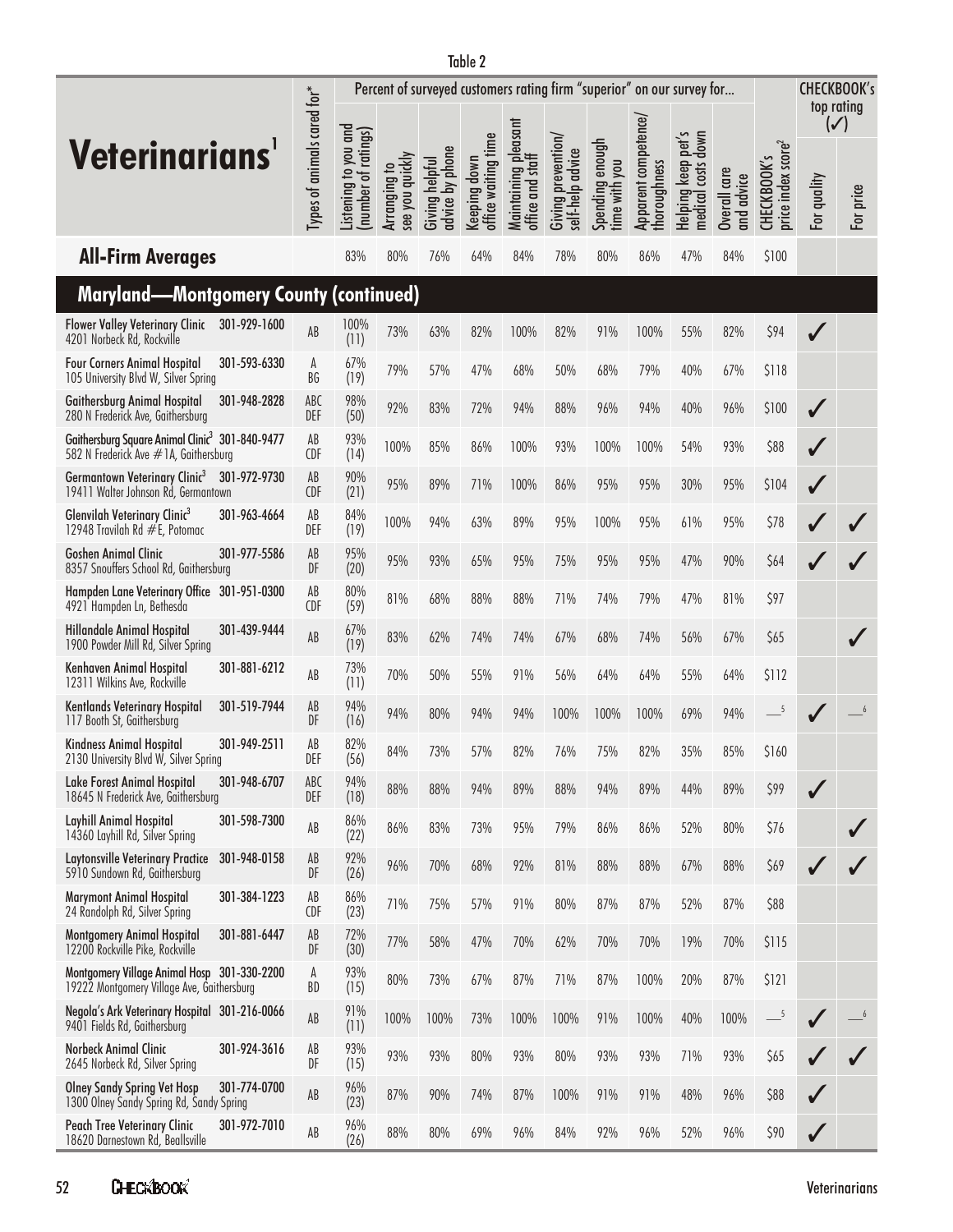|                                                                                  |              |                                      | Percent of surveyed customers rating firm "superior" on our survey for |                                 |                                   | <b>CHECKBOOK's</b><br>top rating    |                                          |                                        |                                  |                                      |                                                           |                            |                                                   |                               |           |
|----------------------------------------------------------------------------------|--------------|--------------------------------------|------------------------------------------------------------------------|---------------------------------|-----------------------------------|-------------------------------------|------------------------------------------|----------------------------------------|----------------------------------|--------------------------------------|-----------------------------------------------------------|----------------------------|---------------------------------------------------|-------------------------------|-----------|
| Veterinarians'                                                                   |              | Types of animals cared for*          | Listening to you and<br>(number of ratings)                            | see you quickly<br>Arranging to | advice by phone<br>Giving helpful | office waiting time<br>Keeping down | Maintaining pleasant<br>office and staff | Giving prevention,<br>self-help advice | Spending enough<br>time with you | Apparent competence/<br>thoroughness | $\sim$<br>down<br>pet<br>Helping keep<br>costs<br>medical | Overall care<br>and advice | price index score <sup>2</sup><br>S<br>CHECKBOOK' | $(\checkmark)$<br>For quality | For price |
| <b>All-Firm Averages</b>                                                         |              |                                      | 83%                                                                    | 80%                             | 76%                               | 64%                                 | 84%                                      | 78%                                    | 80%                              | 86%                                  | 47%                                                       | 84%                        | \$100                                             |                               |           |
| <b>Maryland-Montgomery County (continued)</b>                                    |              |                                      |                                                                        |                                 |                                   |                                     |                                          |                                        |                                  |                                      |                                                           |                            |                                                   |                               |           |
| <b>Pet Dominion Veterinary Hosp</b><br>15820 Redland Rd, Rockville               | 301-258-0333 | AB                                   | 79%<br>(28)                                                            | 84%                             | 67%                               | 42%                                 | 71%                                      | 81%                                    | 82%                              | 82%                                  | 43%                                                       | 82%                        | \$122                                             |                               |           |
| Petvacx<br>14636 Rothgeb Dr, Rockville                                           | 301-838-9506 | AB<br><b>CDF</b>                     | 83%<br>(29)                                                            | 79%                             | 71%                               | 77%                                 | 79%                                      | 78%                                    | 79%                              | 86%                                  | 56%                                                       | 83%                        | \$86                                              |                               |           |
| Potomac Animal Hospital<br>10020 River Rd, Potomac                               | 301-299-4142 | AB<br>DF                             | 89%<br>(45)                                                            | 91%                             | 88%                               | 67%                                 | 87%                                      | 86%                                    | 82%                              | 91%                                  | 30%                                                       | 93%                        | \$126                                             |                               |           |
| Quince Orchard Veterinary Hosp 301-258-0850<br>11910 Darnestown Rd, Gaithersburg |              | ABC<br>DEF                           | 67%<br>(36)                                                            | 67%                             | 54%                               | 39%                                 | 78%                                      | 55%                                    | 44%                              | 67%                                  | 17%                                                       | 63%                        | \$100                                             |                               |           |
| <b>Richard A Weitzman</b><br>8924 Liberty Ln, Potomac                            | 301-762-2070 | A<br><b>BD</b>                       | 94%<br>(34)                                                            | 88%                             | 77%                               | 50%                                 | 91%                                      | 74%                                    | 76%                              | 94%                                  | 45%                                                       | 97%                        | \$100                                             |                               |           |
| Seven Locks Animal Hospital<br>7817 Tuckerman Ln, Potomac                        | 301-299-6900 | AB                                   | 96%<br>(26)                                                            | 88%                             | 96%                               | 92%                                 | 100%                                     | 92%                                    | 88%                              | 92%                                  | 38%                                                       | 96%                        | \$127                                             | J                             |           |
| <b>Takoma Park Animal Clinic</b><br>7330 Carroll Ave, Takoma Park                | 301-270-4700 | AB                                   | 88%<br>(43)                                                            | 60%                             | 51%                               | 44%                                 | 72%                                      | 63%                                    | 69%                              | 79%                                  | 23%                                                       | 66%                        | \$110                                             |                               |           |
| <b>Town &amp; Country Animal Clinic</b><br>2715 Olney Sandy Spring Rd, Olney     | 301-774-7111 | AB<br><b>DFG</b>                     | 89%<br>(35)                                                            | 74%                             | 67%                               | 51%                                 | 89%                                      | 83%                                    | 80%                              | 89%                                  | 64%                                                       | 89%                        | \$79                                              |                               |           |
| <b>Wheaton Animal Hospital</b><br>2929 University Blvd W, Kensington             | 301-949-1520 | ABC<br>DEF                           | 87%<br>(68)                                                            | 87%                             | 83%                               | 60%                                 | 81%                                      | 84%                                    | 82%                              | 82%                                  | 55%                                                       | 88%                        | \$104                                             |                               |           |
| Wisconsin Animal Clinic<br>9500 Wisconsin Ave, Bethesda                          | 301-493-4808 | AB                                   | 91%<br>(59)                                                            | 88%                             | 87%                               | 81%                                 | 93%                                      | 89%                                    | 85%                              | 90%                                  | 59%                                                       | 95%                        | \$84                                              |                               |           |
| <b>Maryland—Prince George's County</b>                                           |              |                                      |                                                                        |                                 |                                   |                                     |                                          |                                        |                                  |                                      |                                                           |                            |                                                   |                               |           |
| <b>Animal Clinic of North Bowie</b><br>6796 Laurel Bowie Rd, Bowie               | 301-464-3611 | A<br><b>BD</b>                       | 80%<br>(10)                                                            | 60%                             | 75%                               | 60%                                 | 90%                                      | 100%                                   | 80%                              | 90%                                  | 44%                                                       | 90%                        | \$68                                              |                               |           |
| <b>Belair Veterinary Hospital</b><br>15511 Hall Rd, Bowie                        | 301-249-5200 | $\mathsf{A}\mathsf{B}$<br><b>CEF</b> | 92%<br>(12)                                                            | 83%                             | 89%                               | 67%                                 | 92%                                      | 83%                                    | 92%                              | 100%                                 | 82%                                                       | 83%                        | \$70                                              |                               |           |
| <b>Beltsville Veterinary Hospital</b><br>4246 Powder Mill Rd, Beltsville         | 301-937-3020 | AB                                   | 80%<br>(56)                                                            | 79%                             | 66%                               | 65%                                 | 73%                                      | 83%                                    | 84%                              | 88%                                  | 62%                                                       | 88%                        | \$57                                              |                               |           |
| <b>Bowie Towne Veterinary Hospital</b><br>13801 Annapolis Rd, Bowie              | 301-464-0402 | AB                                   | 93%<br>(14)                                                            | 71%                             | 83%                               | 36%                                 | 77%                                      | 79%                                    | 86%                              | 100%                                 | 43%                                                       | 93%                        | \$69                                              |                               |           |
| <b>College Park Animal Hospital</b><br>9717 Baltimore Ave, College Park          | 301-441-2547 | ABC<br>DEF                           | 76%<br>(33)                                                            | 55%                             | 57%                               | 35%                                 | 73%                                      | 67%                                    | 69%                              | 73%                                  | 38%                                                       | 76%                        | \$93                                              |                               |           |
| <b>Coolridge Animal Hospital</b><br>6801 Old Branch Ave, Temple Hills            | 301-449-1610 | ABC<br>DEF                           | 75%<br>(16)                                                            | 63%                             | 63%                               | 44%                                 | 88%                                      | 75%                                    | 75%                              | 75%                                  | 56%                                                       | 75%                        | \$70                                              |                               |           |
| <b>Glenn Dale Veterinary Clinic</b><br>10843 Lanham Severn Rd, Glenn Dale        | 301-390-6770 | ABC<br>DEF                           | 67%<br>(12)                                                            | 92%                             | 70%                               | 50%                                 | 83%                                      | 82%                                    | 75%                              | 91%                                  | 64%                                                       | 83%                        | $-$ <sup>5</sup>                                  |                               | $-6$      |
| <b>Highway Veterinary Hospital</b><br>2604 Crain Hwy, Bowie                      | 301-249-2005 | AB<br>DF                             | 82%<br>(11)                                                            | 64%                             | 55%                               | 45%                                 | 82%                                      | 80%                                    | 82%                              | 82%                                  | 18%                                                       | 73%                        | \$97                                              |                               |           |
| <b>Indian Head Animal Hospital</b><br>10909 Indian Head Hwy, Fort Washington     | 301-292-1150 | AB                                   | 88%<br>(24)                                                            | 83%                             | 100%                              | 63%                                 | 92%                                      | 88%                                    | 79%                              | 88%                                  | 71%                                                       | 91%                        | \$50                                              |                               |           |
| Lynn Animal Hospital<br>6215 Baltimore Ave, Riverdale                            | 301-779-1184 | ABC<br>DEF                           | 88%<br>(24)                                                            | 75%                             | 78%                               | 42%                                 | 79%                                      | 75%                                    | 88%                              | 83%                                  | 64%                                                       | 86%                        | \$70                                              |                               |           |

**FOOTNOTES ON PAGE 57.**

**\*TYPES OF ANIMALS CARED FOR:** A=Dogs; B=Cats; C=Birds; D=Small rodents; E=Reptiles; F=Rabbits; G=Farm animals.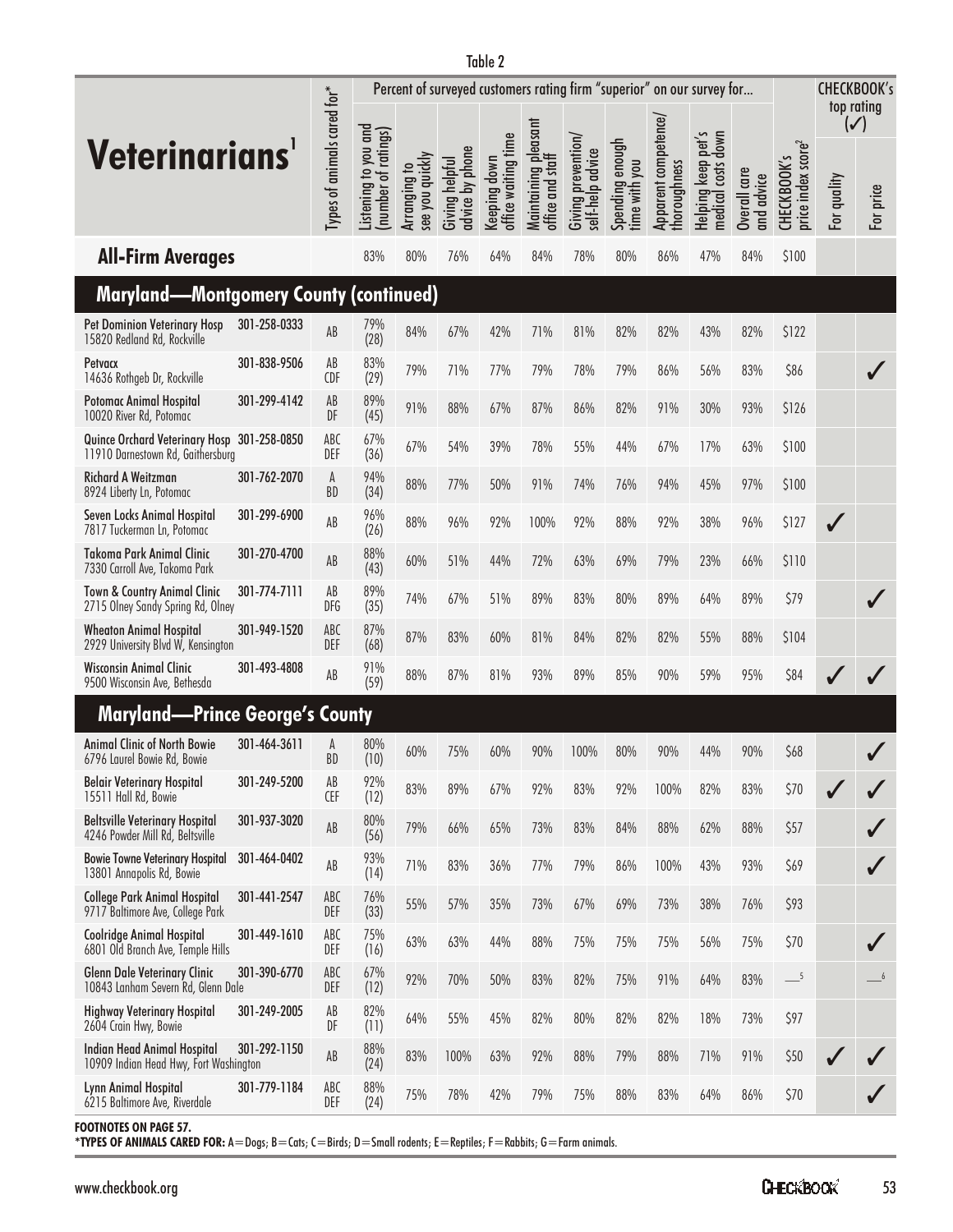|                                                                                                |              |                             |                                             |                                 |                                                                        | Table 2                             |                                          |                                        |                                  |                                      |                                                    |                               |                                                       |                               |            |
|------------------------------------------------------------------------------------------------|--------------|-----------------------------|---------------------------------------------|---------------------------------|------------------------------------------------------------------------|-------------------------------------|------------------------------------------|----------------------------------------|----------------------------------|--------------------------------------|----------------------------------------------------|-------------------------------|-------------------------------------------------------|-------------------------------|------------|
|                                                                                                |              |                             |                                             |                                 | Percent of surveyed customers rating firm "superior" on our survey for |                                     |                                          |                                        |                                  |                                      |                                                    |                               |                                                       | <b>CHECKBOOK's</b>            | top rating |
| <b>Veterinarians</b>                                                                           |              | Types of animals cared for* | Listening to you and<br>(number of ratings) | Arranging to<br>see you quickly | advice by phone<br>Giving helpful                                      | office waiting time<br>Keeping down | Maintaining pleasant<br>office and staff | Giving prevention/<br>self-help advice | Spending enough<br>time with you | Apparent competence/<br>thoroughness | pet's<br>down<br>Helping keep p<br>medical costs d | care<br>and advice<br>Overall | price index score <sup>2</sup><br>$\sim$<br>CHECKBOOK | $(\checkmark)$<br>For quality | For price  |
| <b>All-Firm Averages</b>                                                                       |              |                             | 83%                                         | 80%                             | 76%                                                                    | 64%                                 | 84%                                      | 78%                                    | 80%                              | 86%                                  | 47%                                                | 84%                           | \$100                                                 |                               |            |
| <b>Maryland—Prince George's County (continued)</b>                                             |              |                             |                                             |                                 |                                                                        |                                     |                                          |                                        |                                  |                                      |                                                    |                               |                                                       |                               |            |
| New Carrollton Veterinary Hosp <sup>3</sup> 301-552-3800<br>7601 Good Luck Rd, Lanham-Seabrook |              | AB<br>DF                    | 86%<br>(29)                                 | 79%                             | 79%                                                                    | 46%                                 | 93%                                      | 69%                                    | 83%                              | 69%                                  | 32%                                                | 72%                           | \$105                                                 |                               |            |
| Rocky Gorge Animal Hospital<br>7515 Brooklyn Bridge Rd, Laurel                                 | 301-776-7744 | AB<br><b>CDF</b>            | 80%<br>(30)                                 | 57%                             | 85%                                                                    | 47%                                 | 83%                                      | 90%                                    | 80%                              | 93%                                  | 62%                                                | 83%                           | \$49                                                  |                               |            |
| Virginia—Alexandria                                                                            |              |                             |                                             |                                 |                                                                        |                                     |                                          |                                        |                                  |                                      |                                                    |                               |                                                       |                               |            |
| Alexandria Animal Hospital<br>2660 Duke St                                                     | 703-751-2022 | ABC<br><b>DEFG</b>          | 84%<br>(105)                                | 74%                             | 71%                                                                    | 47%                                 | 81%                                      | 78%                                    | 72%                              | 88%                                  | 33%                                                | 85%                           | \$106                                                 |                               |            |
| Del Ray Animal Hospital<br>524 E Mt Ida Ave                                                    | 703-739-0000 | ABC<br>DEF                  | 78%<br>(41)                                 | 83%                             | 76%                                                                    | 63%                                 | 85%                                      | 63%                                    | 76%                              | 78%                                  | 43%                                                | 83%                           | \$75                                                  |                               |            |
| <b>Elpaw Veterinary Clinic</b><br>33 S Pickett St                                              | 703-751-3707 | AB                          | 57%<br>(23)                                 | 74%                             | 75%                                                                    | 74%                                 | 83%                                      | 74%                                    | 78%                              | 78%                                  | 36%                                                | 77%                           | \$101                                                 |                               |            |
| Virginia—Arlington County                                                                      |              |                             |                                             |                                 |                                                                        |                                     |                                          |                                        |                                  |                                      |                                                    |                               |                                                       |                               |            |
| Arlington Animal Hospital <sup>3</sup><br>2624 Columbia Pike                                   | 703-920-5300 | AB                          | 84%<br>(19)                                 | 100%                            | 93%                                                                    | 79%                                 | 95%                                      | 89%                                    | 89%                              | 95%                                  | 32%                                                | 95%                           | \$121                                                 |                               |            |
| <b>Ballston Animal Hospital</b><br>5232 Wilson Blvd                                            | 703-528-2776 | AB                          | 67%<br>(39)                                 | 58%                             | 61%                                                                    | 46%                                 | 62%                                      | 65%                                    | 56%                              | 67%                                  | 28%                                                | 67%                           | \$137                                                 |                               |            |
| <b>Capital Cat Clinic</b><br>923 N Kenmore St                                                  | 703-522-1995 | B                           | 84%<br>(31)                                 | 80%                             | 82%                                                                    | 77%                                 | 90%                                      | 80%                                    | 87%                              | 87%                                  | 52%                                                | 84%                           | \$111 <sup>4</sup>                                    |                               |            |
| <b>Cherrydale Veterinary Clinic</b><br>4038 Lee Hwy                                            | 703-528-9001 | AB                          | 73%<br>(48)                                 | 77%                             | 67%                                                                    | 60%                                 | 79%                                      | 62%                                    | 65%                              | 79%                                  | 15%                                                | 72%                           | \$157                                                 |                               |            |
| Northside Veterinary Clinic<br>4003 Lee Hwy                                                    | 703-525-7115 | AB                          | 86%<br>(21)                                 | 81%                             | 74%                                                                    | 71%                                 | 62%                                      | 70%                                    | 90%                              | 81%                                  | 33%                                                | 81%                           | \$117                                                 |                               |            |
| Suburban Animal Hospital<br>6879 Lee Hwy                                                       | 703-532-4043 | AB                          | 70%<br>(73)                                 | 65%                             | 65%                                                                    | 32%                                 | 65%                                      | 64%                                    | 69%                              | 74%                                  | 31%                                                | 68%                           | \$96                                                  |                               |            |
| <b>Virginia—Fairfax County</b>                                                                 |              |                             |                                             |                                 |                                                                        |                                     |                                          |                                        |                                  |                                      |                                                    |                               |                                                       |                               |            |
| <b>Adams Mill Veterinary Hospital</b><br>10205 Colvin Run Rd, Great Falls                      | 703-757-7570 | AB<br>DF                    | 95%<br>(19)                                 | 79%                             | 100%                                                                   | 58%                                 | 94%                                      | 100%                                   | 100%                             | 100%                                 | 58%                                                | 100%                          | \$92                                                  |                               |            |
| <b>Annandale Animal Hospital</b><br>7405 Little River Tpke, Annandale                          | 703-941-3100 | AB                          | 94%<br>(62)                                 | 89%                             | 90%                                                                    | 53%                                 | 90%                                      | 90%                                    | 94%                              | 98%                                  | 55%                                                | 98%                           | \$67                                                  |                               |            |
| <b>Austin Veterinary Clinic</b><br>7323 Little River Tpke, Annandale                           | 703-941-5300 | AB                          | 71%<br>(28)                                 | 68%                             | 80%                                                                    | 68%                                 | 79%                                      | 64%                                    | 64%                              | 75%                                  | 44%                                                | 71%                           | \$99                                                  |                               |            |
| Banfield The Pet Hospital <sup>7</sup><br>6535 Frontier Dr, Springfield                        | 703-313-8429 | AB<br>DF                    | 40%<br>(11)                                 | 30%                             | 22%                                                                    | 45%                                 | 36%                                      | 40%                                    | 45%                              | 45%                                  | 45%                                                | 36%                           | $-5$                                                  |                               | 6          |
| <b>Belle Haven Animal Medical Centre</b><br>1221 Belle Haven Rd, Alexandria                    | 703-721-0088 | AB                          | 94%<br>(17)                                 | 81%                             | 76%                                                                    | 76%                                 | 100%                                     | 88%                                    | 100%                             | 100%                                 | 35%                                                | 100%                          | \$126                                                 |                               |            |
| <b>Blue Cross Animal Hospital</b><br>8429 Lee Hwy, Fairfax                                     | 703-560-1881 | AB                          | 65%<br>(20)                                 | 55%                             | 38%                                                                    | 45%                                 | 70%                                      | 42%                                    | 50%                              | 53%                                  | 25%                                                | 50%                           | \$99                                                  |                               |            |
| <b>Burke Animal Clinic</b><br>6307 Lee Chappel Rd, Burke                                       | 703-569-9600 | AB                          | 83%<br>(23)                                 | 87%                             | 76%                                                                    | 70%                                 | 87%                                      | 74%                                    | 70%                              | 83%                                  | 22%                                                | 74%                           | \$105                                                 |                               |            |
| <b>Burke Forest Veterinary Clinic</b><br>6214 Rolling Rd, Springfield                          | 703-569-8181 | $\mathsf{A}\mathsf{B}$      | 67%<br>(12)                                 | 92%                             | 80%                                                                    | 92%                                 | 92%                                      | 75%                                    | 83%                              | 83%                                  | 33%                                                | 75%                           | $-$ <sup>5</sup>                                      |                               | $-6$       |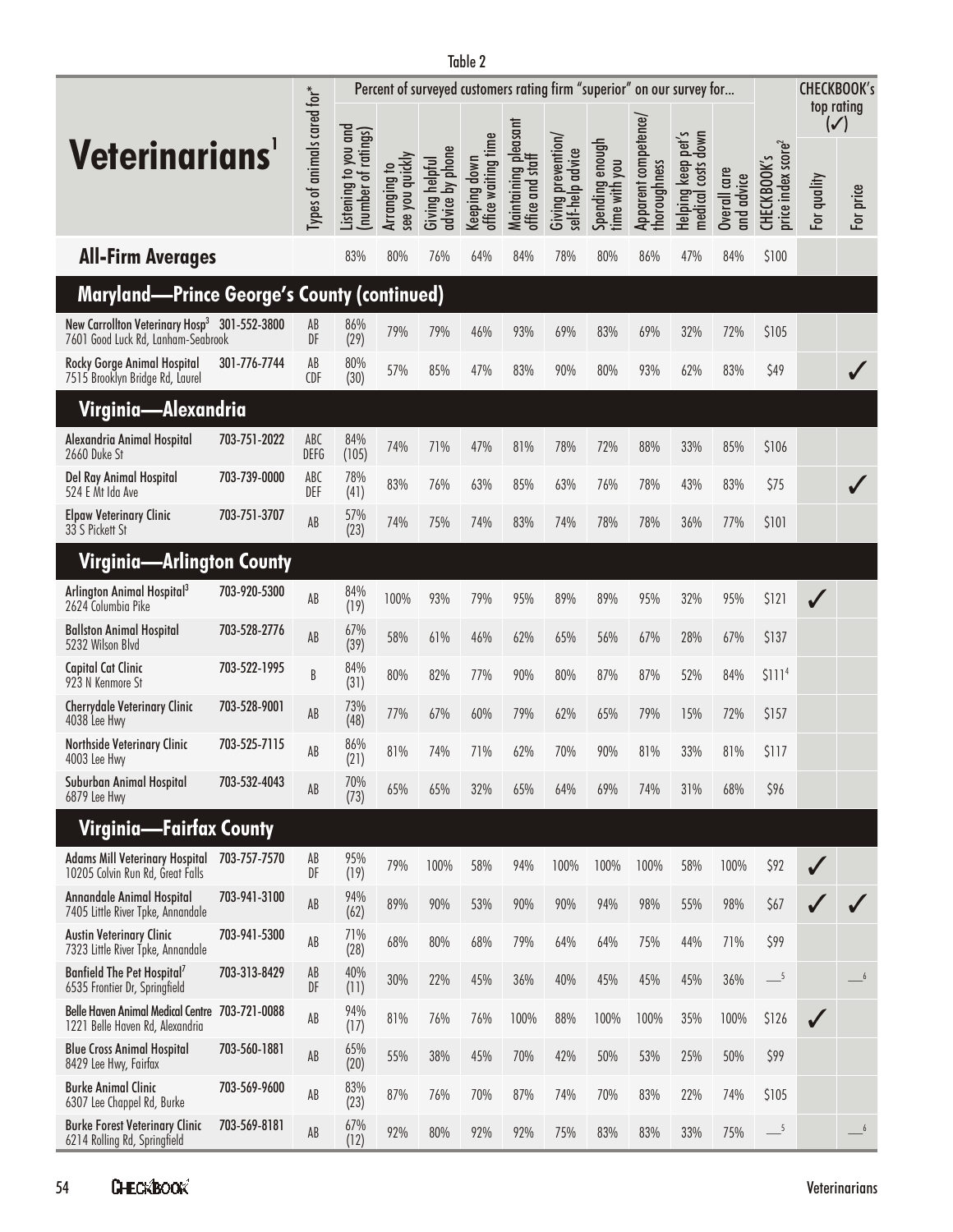|                                                                                        |              |                             | Percent of surveyed customers rating firm "superior" on our survey for |                                 |                                   |                                     |                                          |                                        |                                  |                                      |                                                   | <b>CHECKBOOK's</b><br>top rating |                                               |                  |                             |
|----------------------------------------------------------------------------------------|--------------|-----------------------------|------------------------------------------------------------------------|---------------------------------|-----------------------------------|-------------------------------------|------------------------------------------|----------------------------------------|----------------------------------|--------------------------------------|---------------------------------------------------|----------------------------------|-----------------------------------------------|------------------|-----------------------------|
| <b>Veterinarians</b>                                                                   |              | Types of animals cared for* | Listening to you and<br>(number of ratings)                            | see you quickly<br>Arranging to | advice by phone<br>Giving helpful | office waiting time<br>Keeping down | Maintaining pleasant<br>office and staff | Giving prevention,<br>self-help advice | Spending enough<br>time with you | Apparent competence/<br>thoroughness | pet's<br>down<br>Helping keep<br>costs<br>medical | Overall care<br>and advice       | price index score <sup>2</sup><br>CHECKBOOK's | For quality      | $(\checkmark)$<br>For price |
| <b>All-Firm Averages</b>                                                               |              |                             | 83%                                                                    | 80%                             | 76%                               | 64%                                 | 84%                                      | 78%                                    | 80%                              | 86%                                  | 47%                                               | 84%                              | \$100                                         |                  |                             |
| Virginia—Fairfax County (continued)                                                    |              |                             |                                                                        |                                 |                                   |                                     |                                          |                                        |                                  |                                      |                                                   |                                  |                                               |                  |                             |
| <b>Burke Veterinary Clinic</b><br>6401 Shiplett Blvd, Burke                            | 703-455-6222 | AB<br>DF                    | 100%<br>(41)                                                           | 98%                             | 89%                               | 85%                                 | 98%                                      | 98%                                    | 98%                              | 98%                                  | 50%                                               | 100%                             | \$124                                         |                  |                             |
| <b>Caring Hands Animal Hospital</b><br>5659 Stone Rd, Centreville                      | 703-830-5700 | AB<br>DF                    | 85%<br>(13)                                                            | 92%                             | 92%                               | 54%                                 | 69%                                      | 85%                                    | 77%                              | 85%                                  | 62%                                               | 85%                              | \$122                                         |                  |                             |
| Cat Hospital of Fairfax<br>3915 Old Lee Hwy #21B, Fairfax                              | 703-273-5454 | B                           | 95%<br>(20)                                                            | 78%                             | 83%                               | 85%                                 | 95%                                      | 95%                                    | 95%                              | 90%                                  | 40%                                               | 90%                              | \$156 <sup>4</sup>                            | $\sqrt{}$        |                             |
| <b>Centreville Animal Hospital</b><br>13663 Lee Hwy, Centreville                       | 703-830-1182 | AB<br><b>CDF</b>            | 83%<br>(23)                                                            | 83%                             | 77%                               | 57%                                 | 83%                                      | 78%                                    | 87%                              | 91%                                  | 38%                                               | 87%                              | \$86                                          |                  |                             |
| Chantilly Animal Hospital <sup>3</sup><br>13705 Lee Jackson Memorial Hwy #A, Chantilly | 703-802-8387 | ABC<br>DEF                  | 93%<br>(14)                                                            | 86%                             | 58%                               | 57%                                 | 79%                                      | 62%                                    | 93%                              | 93%                                  | 43%                                               | 93%                              | \$121                                         |                  |                             |
| <b>Clifton-Centreville Animal Clinic</b><br>13822-A Braddock Rd, Centreville           | 703-830-8844 | AB                          | 94%<br>(16)                                                            | 94%                             | 92%                               | 81%                                 | 94%                                      | 94%                                    | 94%                              | 100%                                 | 73%                                               | 100%                             | \$99                                          | $\boldsymbol{J}$ |                             |
| <b>Clocktower Animal Hospital</b><br>2451 Centreville Rd, Herndon                      | 703-713-1200 | AB<br>DF                    | 95%<br>(19)                                                            | 84%                             | 88%                               | 84%                                 | 95%                                      | 89%                                    | 89%                              | 89%                                  | 61%                                               | 83%                              | \$98                                          |                  |                             |
| <b>Colonial Animal Hospital</b><br>6733 Commerce St, Springfield                       | 703-451-5400 | A<br><b>BF</b>              | 90%<br>(52)                                                            | 86%                             | 84%                               | 85%                                 | 87%                                      | 87%                                    | 90%                              | 90%                                  | 65%                                               | 90%                              | \$126                                         | ✓                |                             |
| Columbia Pike Animal Hospital<br>4205 Evergreen Ln, Annandale                          | 703-256-8414 | ABC<br>DEF                  | 91%<br>(79)                                                            | 78%                             | 80%                               | 48%                                 | 77%                                      | 88%                                    | 78%                              | 82%                                  | 55%                                               | 84%                              | \$75                                          |                  |                             |
| <b>Commonwealth Animal Hospital</b><br>10860 Main St, Fairfax                          | 703-273-8183 | AB<br><b>CDF</b>            | 85%<br>(46)                                                            | 86%                             | 82%                               | 65%                                 | 80%                                      | 77%                                    | 91%                              | 91%                                  | 65%                                               | 89%                              | \$88                                          |                  |                             |
| <b>Companion Animal Clinic</b><br>10998 Clara Barton Dr, Fairfax Station               | 703-250-4100 | AB                          | 100%<br>(16)                                                           | 94%                             | 93%                               | 94%                                 | 94%                                      | 100%                                   | 81%                              | 94%                                  | 40%                                               | 100%                             | \$117                                         |                  |                             |
| <b>Companion Animal Hospital</b><br>7297 Commerce St, Springfield                      | 703-866-4100 | AB                          | 93%<br>(14)                                                            | 93%                             | 85%                               | 57%                                 | 100%                                     | 86%                                    | 86%                              | 93%                                  | 43%                                               | 93%                              | 5                                             |                  |                             |
| <b>Deepwood Veterinary Clinic</b><br>7300 Ordway Rd, Centreville                       | 703-631-9133 | ABC<br><b>DFG</b>           | 81%<br>(28)                                                            | 67%                             | 63%                               | 15%                                 | 81%                                      | 80%                                    | 75%                              | 79%                                  | 65%                                               | 75%                              | \$78                                          |                  |                             |
| <b>Dominion Animal Hospital</b><br>795 Station St, Herndon                             | 703-437-6900 | AB                          | 88%<br>(17)                                                            | 81%                             | 93%                               | 76%                                 | 94%                                      | 81%                                    | 94%                              | 94%                                  | 81%                                               | 94%                              | \$70                                          |                  |                             |
| Dunn Loring Animal Hospital <sup>3</sup><br>2304 Gallows Rd, Dunn Loring               | 703-573-7464 | AB<br>DF                    | 85%<br>(13)                                                            | 69%                             | 60%                               | 42%                                 | 85%                                      | 82%                                    | 69%                              | 83%                                  | 42%                                               | 83%                              | \$109                                         |                  |                             |
| <b>Fairfax Animal Hospital</b><br>5914 Seminary Rd, Falls Church                       | 703-820-2557 | AB<br>DF                    | 80%<br>(26)                                                            | 57%                             | 61%                               | 50%                                 | 77%                                      | 71%                                    | 77%                              | 81%                                  | 48%                                               | 80%                              | \$95                                          |                  |                             |
| <b>Falls Church Animal Hospital</b><br>1249 W Broad St, Falls Church                   | 703-532-6121 | AB                          | 74%<br>(69)                                                            | 84%                             | 67%                               | 65%                                 | 67%                                      | 62%                                    | 70%                              | 78%                                  | 37%                                               | 74%                              | \$89                                          |                  |                             |
| <b>Feline Veterinary Clinic</b><br>7189 Lee Hwy, Falls Church                          | 703-241-8480 | B                           | 74%<br>(23)                                                            | 82%                             | 89%                               | 39%                                 | 57%                                      | 86%                                    | 83%                              | 87%                                  | 30%                                               | 83%                              | \$94 <sup>4</sup>                             |                  |                             |
| Fort Hunt Animal Hospital<br>1900 Elkin St, Alexandria                                 | 703-360-6100 | $\mathsf{AB}$               | 81%<br>(26)                                                            | 81%                             | 82%                               | 46%                                 | 77%                                      | 72%                                    | 88%                              | 85%                                  | 46%                                               | 80%                              | \$95                                          |                  |                             |
| Franklin Farm Veterinary Clinic 703-435-3335<br>13320 Franklin Farm Rd #J, Herndon     |              | $\mathsf{AB}$               | 80%<br>(11)                                                            | 82%                             | 89%                               | 82%                                 | 100%                                     | 82%                                    | 82%                              | 91%                                  | 70%                                               | 73%                              | $-$ <sup>5</sup>                              |                  | $-6$                        |
| <b>Great Falls Animal Hospital</b><br>10125 Colvin Run Rd, Great Falls                 | 703-759-2330 | ABC<br>DEF                  | 88%<br>(66)                                                            | 86%                             | 82%                               | 62%                                 | 92%                                      | 72%                                    | 77%                              | 88%                                  | 40%                                               | 86%                              | \$134                                         |                  |                             |

**FOOTNOTES ON PAGE 57.**

**\*TYPES OF ANIMALS CARED FOR:** A=Dogs; B=Cats; C=Birds; D=Small rodents; E=Reptiles; F=Rabbits; G=Farm animals.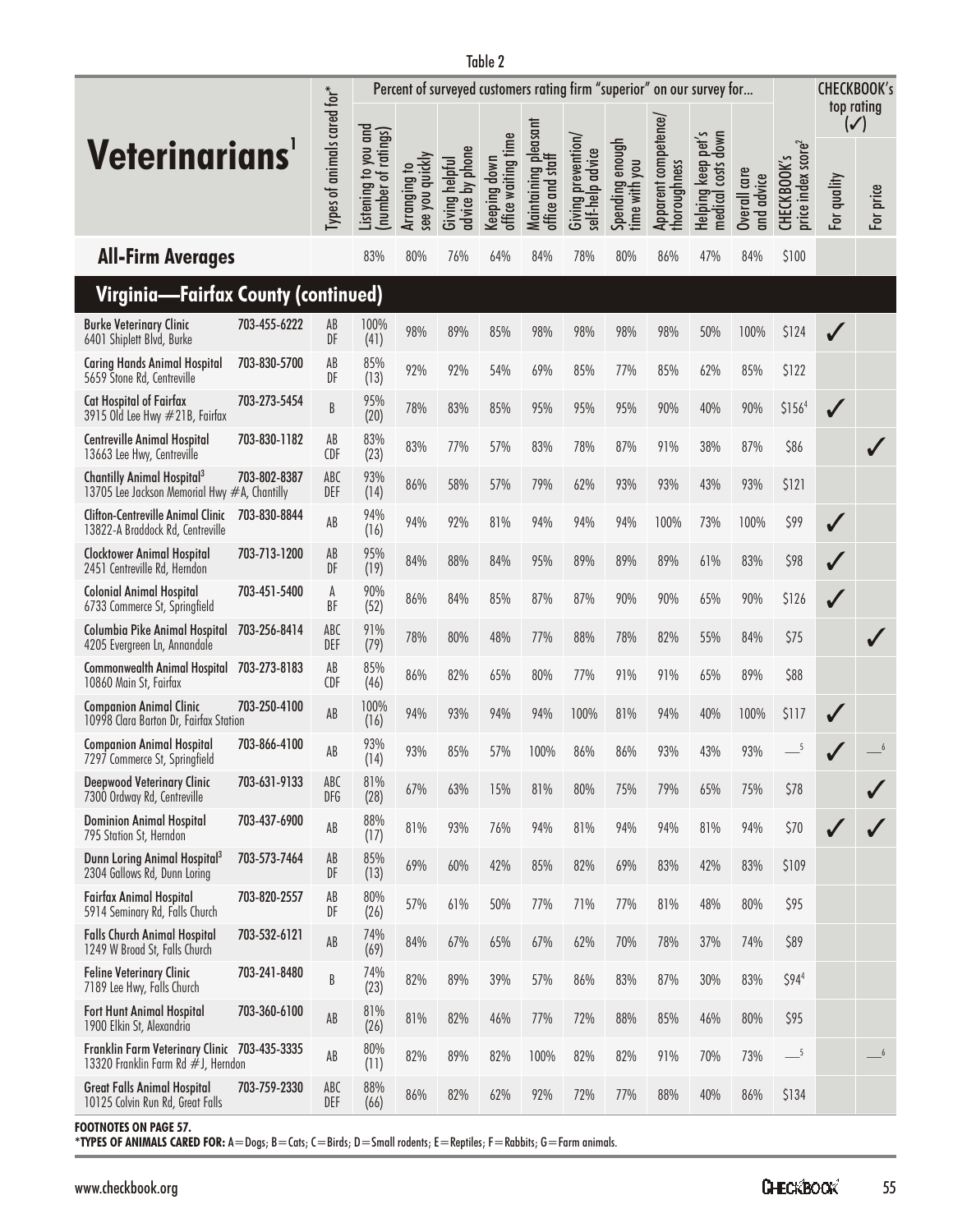|                                                                               |              |                             |                                            | Percent of surveyed customers rating firm "superior" on our survey for |                                   |                                     |                                          |                                        |                                  |                                      | <b>CHECKBOOK's</b><br>top rating                                    |                            |                                               |                               |           |
|-------------------------------------------------------------------------------|--------------|-----------------------------|--------------------------------------------|------------------------------------------------------------------------|-----------------------------------|-------------------------------------|------------------------------------------|----------------------------------------|----------------------------------|--------------------------------------|---------------------------------------------------------------------|----------------------------|-----------------------------------------------|-------------------------------|-----------|
| <b>Veterinarians</b>                                                          |              | Types of animals cared for* | Listening to you and<br>number of ratings) | Arranging to<br>see you quickly                                        | advice by phone<br>Giving helpful | office waiting time<br>Keeping down | Maintaining pleasant<br>office and staff | Giving prevention/<br>self-help advice | Spending enough<br>time with you | Apparent competence/<br>thoroughness | S<br>down<br>pet <sup>r</sup><br>keep<br>medical costs<br>Helping I | Overall care<br>and advice | price index score <sup>2</sup><br>CHECKBOOK's | $(\checkmark)$<br>For quality | For price |
| <b>All-Firm Averages</b>                                                      |              |                             | 83%                                        | 80%                                                                    | 76%                               | 64%                                 | 84%                                      | 78%                                    | 80%                              | 86%                                  | 47%                                                                 | 84%                        | \$100                                         |                               |           |
| Virginia—Fairfax County (continued)                                           |              |                             |                                            |                                                                        |                                   |                                     |                                          |                                        |                                  |                                      |                                                                     |                            |                                               |                               |           |
| <b>Hayfield Animal Hospital</b><br>7724 Telegraph Rd, Alexandria              | 703-971-2127 | ABC<br>DEF                  | 80%<br>(40)                                | 87%                                                                    | 80%                               | 56%                                 | 83%                                      | 82%                                    | 85%                              | 85%                                  | 31%                                                                 | 88%                        | \$85                                          |                               |           |
| Herndon Animal Medical Center 703-435-8777<br>720 Jackson St, Herndon         |              | AB                          | 100%<br>(23)                               | 70%                                                                    | 75%                               | 74%                                 | 100%                                     | 95%                                    | 87%                              | 100%                                 | 52%                                                                 | 100%                       | \$92                                          |                               |           |
| Herndon Reston Animal Hospital 703-437-5655<br>500 Elden St, Herndon          |              | A<br><b>BD</b>              | 88%<br>(17)                                | 67%                                                                    | 79%                               | 29%                                 | 65%                                      | 81%                                    | 88%                              | 82%                                  | 38%                                                                 | 76%                        | \$127                                         |                               |           |
| <b>Hollin Hall Animal Hospital</b><br>7930 Ft Hunt Rd, Alexandria             | 703-660-0044 | ABC<br>DEF                  | 86%<br>(23)                                | 86%                                                                    | 81%                               | 87%                                 | 96%                                      | 86%                                    | 83%                              | 91%                                  | 74%                                                                 | 87%                        | \$87                                          |                               |           |
| <b>Hunter Mill Animal Hospital</b><br>2935 Chain Bridge Rd, Oakton            | 703-281-1644 | AB                          | 85%<br>(35)                                | 86%                                                                    | 79%                               | 69%                                 | 89%                                      | 77%                                    | 80%                              | 83%                                  | 35%                                                                 | 74%                        | \$127 <sup>4</sup>                            |                               |           |
| Hybla Valley Veterinary Hospital<br>7627 Richmond Hwy, Alexandria             | 703-765-9292 | AB                          | 83%<br>(23)                                | 91%                                                                    | 72%                               | 78%                                 | 78%                                      | 83%                                    | 83%                              | 91%                                  | 70%                                                                 | 96%                        | \$66                                          |                               |           |
| <b>Kings Veterinary Hospital</b><br>5241 Rolling Rd, North Springfield        | 703-978-8900 | AB<br>DF                    | 75%<br>(16)                                | 75%                                                                    | 62%                               | 69%                                 | 81%                                      | 75%                                    | 56%                              | 75%                                  | 38%                                                                 | 80%                        | \$133                                         |                               |           |
| <b>Kingsview Animal Hospital</b><br>7434 Beulah St, Alexandria                | 703-971-9292 | AB                          | 86%<br>(37)                                | 79%                                                                    | 81%                               | 78%                                 | 86%                                      | 76%                                    | 84%                              | 86%                                  | 62%                                                                 | 86%                        | \$98                                          |                               |           |
| Kingstowne Cat Clinic<br>5830 Kingstowne Ctr #120, Alexandria                 | 703-922-8228 | B                           | 97%<br>(35)                                | 85%                                                                    | 97%                               | 80%                                 | 94%                                      | 97%                                    | 94%                              | 100%                                 | 69%                                                                 | 100%                       | \$93 <sup>4</sup>                             |                               |           |
| Little River Veterinary Clinic <sup>3</sup><br>4000 Burke Station Rd, Fairfax | 703-273-5110 | AB<br>DF                    | 83%<br>(30)                                | 71%                                                                    | 64%                               | 60%                                 | 87%                                      | 76%                                    | 76%                              | 77%                                  | 35%                                                                 | 77%                        | \$104                                         |                               |           |
| McLean Animal Hospital<br>1330 Old Chain Bridge Rd, McLean                    | 703-356-5000 | A<br>BD                     | 83%<br>(89)                                | 82%                                                                    | 74%                               | 75%                                 | 79%                                      | 74%                                    | 82%                              | 83%                                  | 40%                                                                 | 78%                        | \$108                                         |                               |           |
| Montrose Animal Health Center<br>3883 Pickett Rd, Fairfax                     | 703-425-5020 | AB<br>CF                    | 83%<br>(19)                                | 95%                                                                    | 82%                               | 74%                                 | 89%                                      | 83%                                    | 89%                              | 94%                                  | 53%                                                                 | 94%                        | \$109                                         |                               |           |
| Old Dominion Animal Health Ctr 703-356-5582<br>6719 Lowell Ave, McLean        |              | AB<br>DF                    | 76%<br>(71)                                | 79%                                                                    | 63%                               | 43%                                 | 86%                                      | 83%                                    | 66%                              | 82%                                  | 16%                                                                 | 71%                        | \$129                                         |                               |           |
| Parkway Veterinary Clinic<br>5743 Burke Centre Pkwy, Burke                    | 703-323-9020 | AB                          | 93%<br>(46)                                | 85%                                                                    | 83%                               | 84%                                 | 93%                                      | 82%                                    | 89%                              | 96%                                  | 45%                                                                 | 89%                        | \$79                                          |                               |           |
| Pender Vet/Eastern Exotic Vet Ctr<br>4001 Legato Rd, Fairfax                  | 703-591-3304 | ABC<br>DEF                  | 86%<br>(165)                               | 82%                                                                    | 78%                               | 57%                                 | 88%                                      | 80%                                    | 79%                              | 88%                                  | 36%                                                                 | 84%                        | \$87                                          |                               |           |
| Potomac Valley Veterinary Hosp<br>9553 Braddock Rd, Fairfax                   | 703-425-7387 | ABC<br>DEF                  | 83%<br>(12)                                | 64%                                                                    | 73%                               | 33%                                 | 92%                                      | 83%                                    | 75%                              | 83%                                  | 27%                                                                 | 83%                        | \$122                                         |                               |           |
| <b>Reston Animal Hospital</b><br>2403 Reston Pkwy, Reston                     | 703-620-2566 | AB                          | 86%<br>(36)                                | 62%                                                                    | 72%                               | 46%                                 | 75%                                      | 66%                                    | 75%                              | 81%                                  | 45%                                                                 | 72%                        | \$98                                          |                               |           |
| Saratoga Animal Hospital<br>8054 Rolling Rd, Springfield                      | 703-455-1188 | AB<br>DF                    | 84%<br>(25)                                | 92%                                                                    | 88%                               | 56%                                 | 100%                                     | 84%                                    | 88%                              | 84%                                  | 38%                                                                 | 88%                        | \$106                                         |                               |           |
| Seneca Hill Animal Hospital<br>11415 Georgetown Pike, Great Falls             | 703-450-6760 | AB<br>DF                    | 100%<br>(22)                               | 100%                                                                   | 95%                               | 91%                                 | 91%                                      | 95%                                    | 100%                             | 95%                                  | 77%                                                                 | 100%                       | \$161                                         |                               |           |
| Seven Corners Animal Hospital<br>6300 Arlington Blvd, Falls Church            | 703-534-1156 | AB                          | 61%<br>(33)                                | 82%                                                                    | 59%                               | 48%                                 | 70%                                      | 53%                                    | 55%                              | 61%                                  | 34%                                                                 | 58%                        | \$121                                         |                               |           |
| South Paws Veterinary Center<br>6136 Brandon Ave, Springfield                 | 703-569-0300 | AB                          | 72%<br>(29)                                | 76%                                                                    | 86%                               | 62%                                 | 79%                                      | 88%                                    | 69%                              | 90%                                  | 36%                                                                 | 90%                        | $-5$                                          |                               |           |
| Springfield Animal Hospital<br>6580 Backlick Rd, Springfield                  | 703-451-1995 | AB<br><b>CDF</b>            | 77%<br>(31)                                | 74%                                                                    | 73%                               | 55%                                 | 84%                                      | 63%                                    | 77%                              | 80%                                  | 53%                                                                 | 81%                        | \$88                                          |                               |           |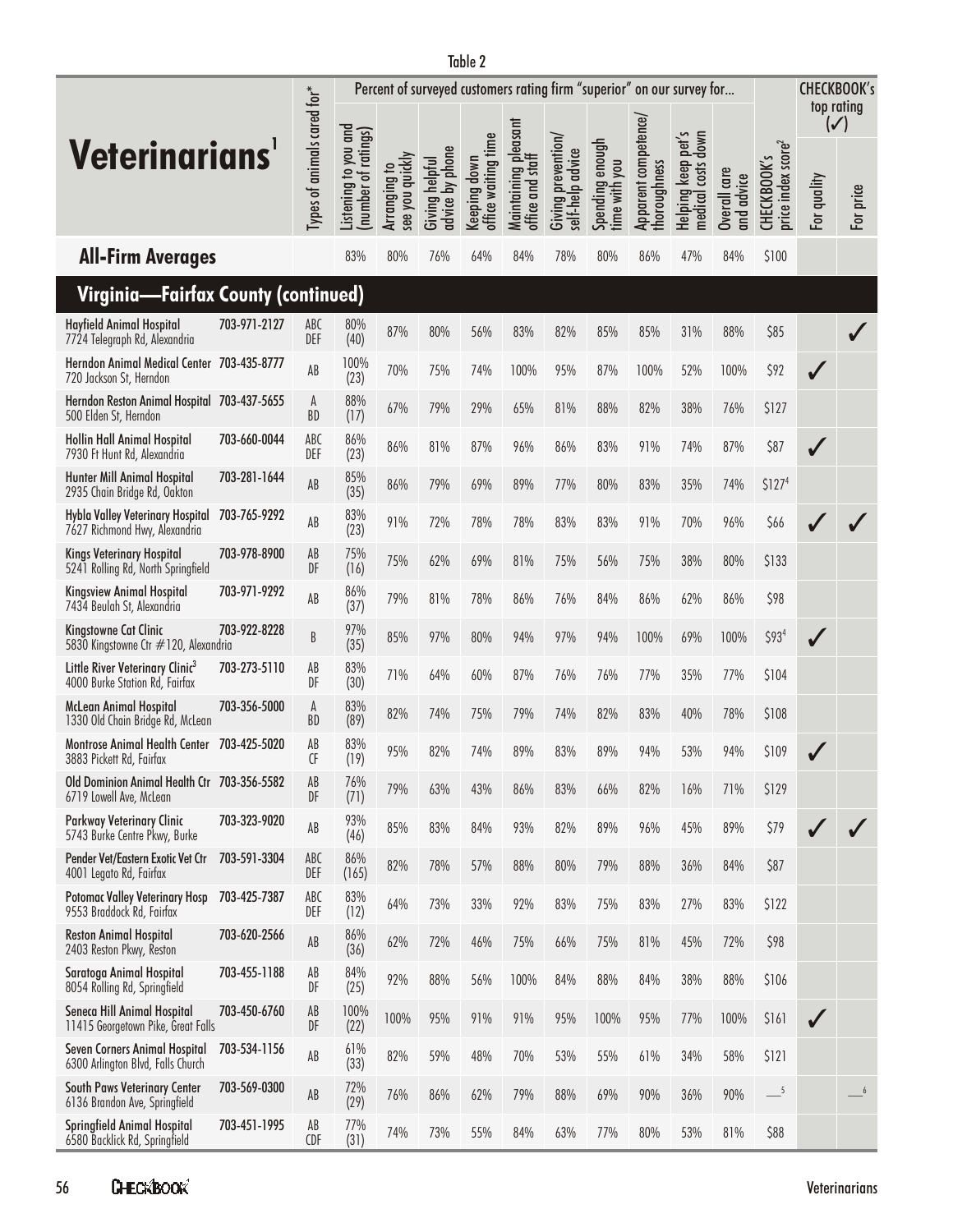|                                                                       |              |                               |                                             | Percent of surveyed customers rating firm "superior" on our survey for |                                   |                                     |                                          |                                        |                                  |                                      |                                          |                            |                                               |                | <b>CHECKBOOK's</b> |
|-----------------------------------------------------------------------|--------------|-------------------------------|---------------------------------------------|------------------------------------------------------------------------|-----------------------------------|-------------------------------------|------------------------------------------|----------------------------------------|----------------------------------|--------------------------------------|------------------------------------------|----------------------------|-----------------------------------------------|----------------|--------------------|
|                                                                       |              |                               |                                             |                                                                        |                                   |                                     |                                          |                                        |                                  |                                      |                                          |                            |                                               | $(\checkmark)$ | top rating         |
| <b>Veterinarians</b>                                                  |              | Types of animals cared for*   | Listening to you and<br>(number of ratings) | see you quickly<br>Arranging to                                        | advice by phone<br>Giving helpful | office waiting time<br>Keeping down | maintaining pleasant<br>office and staff | Giving prevention/<br>self-help advice | Spending enough<br>time with you | Apparent competence/<br>thoroughness | Helping keep pet's<br>medical costs down | Overall care<br>and advice | price index score <sup>2</sup><br>CHECKBOOK's | For quality    | price<br><u>n</u>  |
| <b>All-Firm Averages</b>                                              |              |                               | 83%                                         | 80%                                                                    | 76%                               | 64%                                 | 84%                                      | 78%                                    | 80%                              | 86%                                  | 47%                                      | 84%                        | \$100                                         |                |                    |
| Virginia—Fairfax County (continued)                                   |              |                               |                                             |                                                                        |                                   |                                     |                                          |                                        |                                  |                                      |                                          |                            |                                               |                |                    |
| Town & Country Animal Hospital 703-273-2110<br>9836 Lee Hwy, Fairfax  |              | AB<br>DE                      | 82%<br>(44)                                 | 81%                                                                    | 74%                               | 64%                                 | 73%                                      | 74%                                    | 86%                              | 79%                                  | 67%                                      | 88%                        | \$78                                          |                |                    |
| <b>Tysons Corner Animal Hospital</b><br>8496 Tyco Rd #E, Vienna       | 703-893-7030 | AB                            | 87%<br>(23)                                 | 73%                                                                    | 84%                               | 87%                                 | 96%                                      | 78%                                    | 78%                              | 91%                                  | 43%                                      | 96%                        | \$107                                         | $\sqrt{}$      |                    |
| <b>University Veterinary Clinic</b><br>10681 Braddock Rd, Fairfax     | 703-385-1054 | AB                            | 70%<br>(27)                                 | 74%                                                                    | 71%                               | 59%                                 | 78%                                      | 65%                                    | 63%                              | 81%                                  | 30%                                      | 67%                        | \$118                                         |                |                    |
| <b>VCA Beacon Hill Cat Hospital</b><br>6610 Richmond Hwy, Alexandria  | 703-765-2287 | B                             | 63%<br>(16)                                 | 63%                                                                    | 75%                               | 56%                                 | 75%                                      | 80%                                    | 81%                              | 88%                                  | 27%                                      | 69%                        | \$98 <sup>4</sup>                             |                |                    |
| Vienna Animal Hospital<br>531 Maple Ave W, Vienna                     | 703-938-2121 | AB                            | 85%<br>(66)                                 | 82%                                                                    | 78%                               | 59%                                 | 77%                                      | 80%                                    | 77%                              | 88%                                  | 44%                                      | 91%                        | \$110                                         |                |                    |
| Village Veterinary Clinic<br>9544 Burke Rd, Burke                     | 703-978-8655 | AB<br>DF                      | 92%<br>(39)                                 | 82%                                                                    | 78%                               | 46%                                 | 90%                                      | 76%                                    | 92%                              | 92%                                  | 53%                                      | 87%                        | \$75                                          |                |                    |
| Virginia—Loudoun County                                               |              |                               |                                             |                                                                        |                                   |                                     |                                          |                                        |                                  |                                      |                                          |                            |                                               |                |                    |
| Companion Paws Mobile Vet Svc 703-450-6360<br>1301 Moran Rd, Sterling |              | AB                            | 100%<br>(11)                                | 82%                                                                    | 90%                               | 100%                                | 100%                                     | 82%                                    | 82%                              | 100%                                 | 55%                                      | 100%                       | \$129                                         | $\sqrt{}$      |                    |
| <b>Countryside Animal Clinic</b><br>113 Edds Ln, Sterling             | 703-444-1666 | AB                            | 75%<br>(28)                                 | 81%                                                                    | 76%                               | 46%                                 | 79%                                      | 81%                                    | 71%                              | 79%                                  | 50%                                      | 79%                        | \$105                                         |                |                    |
| <b>Leesburg Veterinary Hospital</b><br>21 Catoctin Cir NE, Leesburg   | 703-777-3313 | AB<br>DF                      | 93%<br>(14)                                 | 93%                                                                    | 100%                              | 64%                                 | 100%                                     | 75%                                    | 93%                              | 100%                                 | 43%                                      | 93%                        | $-5$                                          |                |                    |
| <b>Sterling Park Animal Hospital</b><br>800 W Church Rd, Sterling     | 703-430-3000 | AB<br>DF                      | 93%<br>(14)                                 | 79%                                                                    | 73%                               | 64%                                 | 86%                                      | 79%                                    | 93%                              | 93%                                  | 50%                                      | 93%                        | \$96                                          |                |                    |
| <b>Virginia—Prince William County</b>                                 |              |                               |                                             |                                                                        |                                   |                                     |                                          |                                        |                                  |                                      |                                          |                            |                                               |                |                    |
| <b>Dale City Animal Hospital</b><br>2980 Dale Blvd, Woodbridge        | 703-670-6181 | AB<br>DF                      | 82%<br>(17)                                 | 88%                                                                    | 75%                               | 65%                                 | 94%                                      | 82%                                    | 82%                              | 88%                                  | 53%                                      | 88%                        | \$129                                         |                |                    |
| Occoquan Animal Hospital<br>14234 Jefferson Davis Hwy, Woodbridge     | 703-491-1400 | ABC<br>DEF                    | 100%<br>(13)                                | 77%                                                                    | 100%                              | 62%                                 | 100%                                     | 100%                                   | 92%                              | 100%                                 | 77%                                      | 100%                       | $-$ <sup>5</sup>                              |                |                    |
| Old Bridge Veterinary Hospital<br>3604 Old Bridge Rd, Woodbridge      | 703-494-0094 | AB<br>DF                      | 85%<br>(13)                                 | 92%                                                                    | 90%                               | 54%                                 | 92%                                      | 91%                                    | 85%                              | 100%                                 | 55%                                      | 92%                        | $-$ <sup>5</sup>                              |                |                    |
| PetCentre Animal Hospital <sup>3</sup><br>8307 Yorkshire Ln, Manassas | 703-368-9241 | $\mathsf{A}\mathsf{B}$<br>DEF | 79%<br>(15)                                 | 53%                                                                    | 50%                               | 64%                                 | 80%                                      | 53%                                    | 53%                              | 73%                                  | 29%                                      | 67%                        | \$130                                         |                |                    |

**\*TYPES OF ANIMALS CARED FOR:** A=Dogs; B=Cats; C=Birds; D=Small rodents; E=Reptiles; F=Rabbits; G=Farm animals.

#### **FOOTNOTES:**

<sup>1</sup> See text and page 96 for description of research methods, dates, and limitations. We've included all firms that received 10 or more ratings on our customer survey. If a firm is not listed here, it simply means that we did not have 10 ratings for it; that fact has no negative or positive implications.

 $^{\rm 2}$  For each firm, this index is intended to suggest the price a customer might expect to pay for procedures that would cost \$100 at the "average" veterinary hospital. The price index is based on prices quoted to CHECKBOOK telephone shoppers who shopped for six procedures; except where otherwise noted, scores are based on at least three procedures.

 $^3$  Firm changed ownership during customer survey period; management policies may have changed.

<sup>4</sup> Price index score is based on two price quotes.

<sup>5</sup> Insufficient data.

 $<sup>6</sup>$  Insufficient data to determine whether checkmark is warranted.</sup> <sup>7</sup> Formerly Vetsmart.